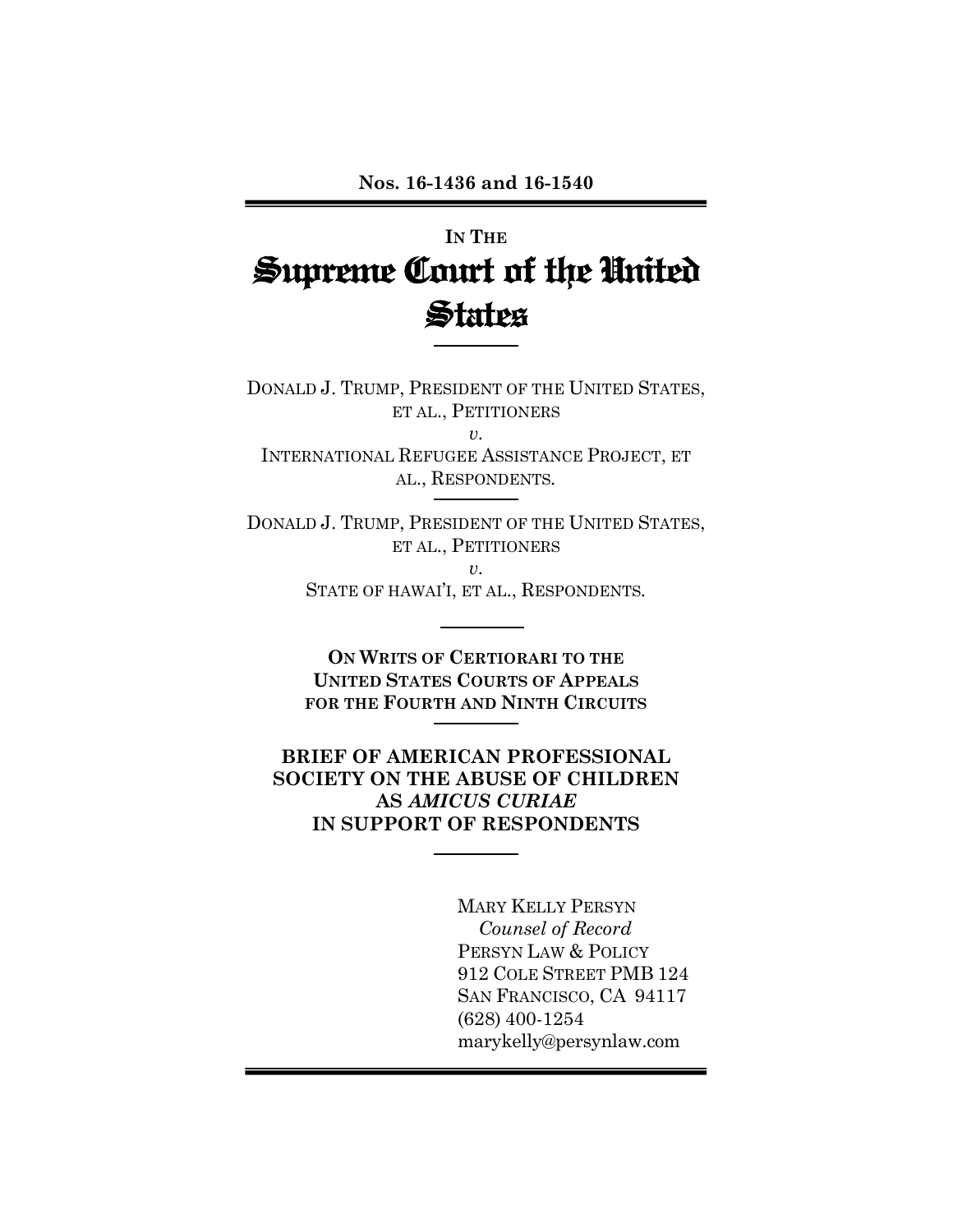# **TABLE OF CONTENTS**

| Page                                                                                                                         |
|------------------------------------------------------------------------------------------------------------------------------|
|                                                                                                                              |
|                                                                                                                              |
| <b>Stress and Trauma Experienced During</b><br>$\mathbf{L}$<br>Childhood Can Cause Long-lasting Physiological and            |
| The Developing Brain Responds to Positive<br>A.                                                                              |
| There Is a Dose-Response Relationship<br>$\mathbf{B}$<br>Between the Length and Intensity of Negative<br>Experiences and the |
| The Government's Sanction of Anti-Muslim<br>$\Pi$ .<br>Animus Harms American Children11                                      |
| Children in Countries Affected by the<br>III —<br><b>Executive Order Face</b>                                                |
| The Order Affects Large Numbers of<br>$\mathsf{A}$                                                                           |
| Refugee Children in the Affected Countries<br>B.                                                                             |
|                                                                                                                              |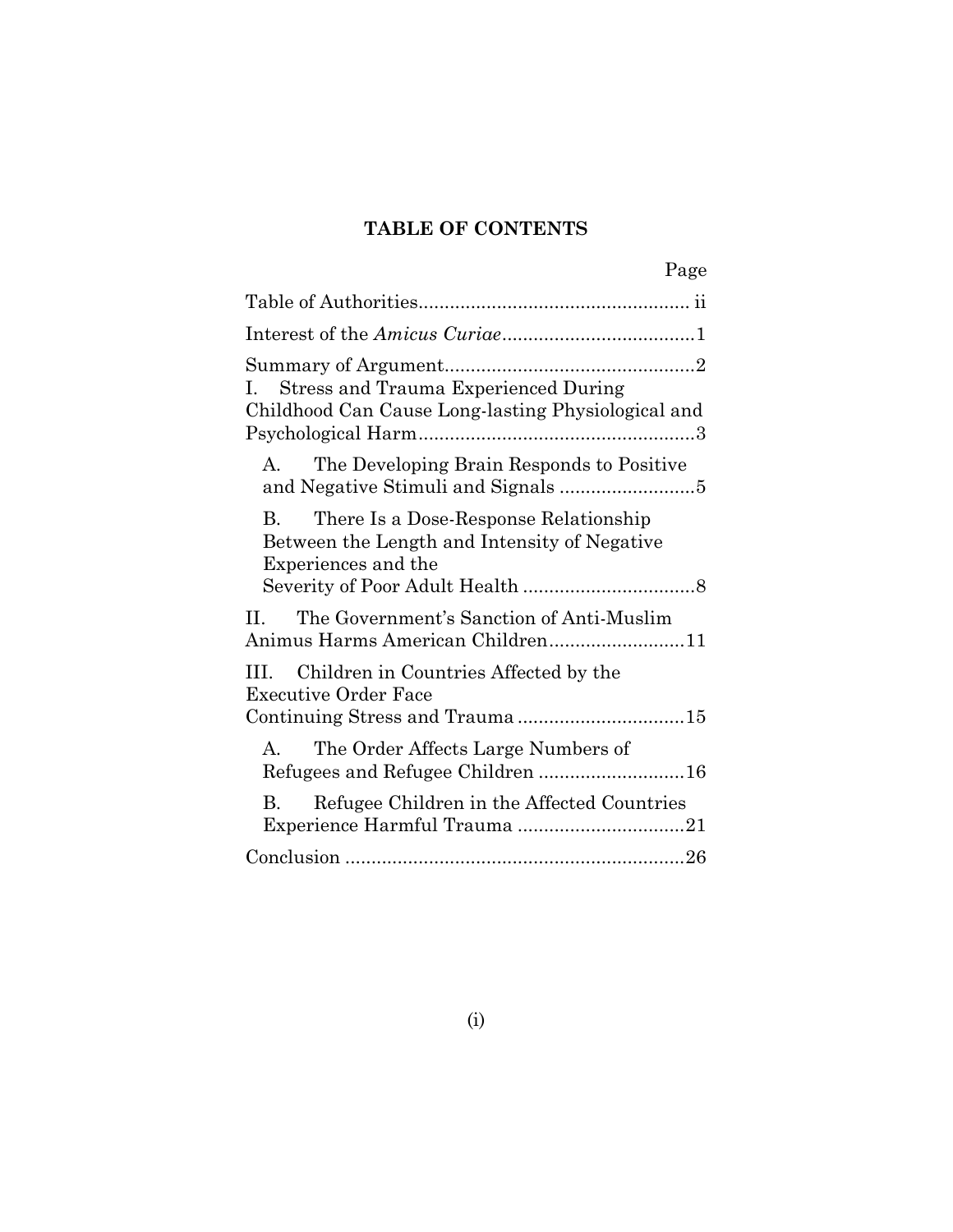### **TABLE OF AUTHORITIES**

# Page(s)

### **Other Authorities**

| A. Sheehy, "Sexual Assault in the Refugee Camp,"                                                                                                                                                        |
|---------------------------------------------------------------------------------------------------------------------------------------------------------------------------------------------------------|
| Am. Acad. of Pediatrics News, Study finds exposure<br>to racism harms children's health                                                                                                                 |
| Am. Acad. of Pediatrics, Adverse Childhood<br><i>Experiences and the Lifelong Consequences of</i>                                                                                                       |
| Am. Psychol. Ass'n, "Islamophobia," 48(4) Monitor on                                                                                                                                                    |
| Am. Psychol. Ass'n, Resilience & Recovery After War:<br>Refugee Children and Families in the United States                                                                                              |
| Am. Psychol. Ass'n, <i>Stress in America: The Impact of</i>                                                                                                                                             |
| Article, "Unhealthy Treatment," UCLA Sch. of Pub.<br>Health Mag., Autumn/Winter 2015, at 813                                                                                                            |
| B.D. Perry et al., "Childhood Trauma, the<br>Neurobiology of Adaptation, and 'Use-dependent'<br>Development of the Brain: How 'States' Become<br>Traits,"<br>16(4) Infant Mental Health J. 271 (1995) 5 |
|                                                                                                                                                                                                         |
| Council on Am.-Islamic Rel., <i>Mislabeled: The Impact</i><br>of School Bullying and Discrimination on                                                                                                  |
| California Muslim Students (2015)14                                                                                                                                                                     |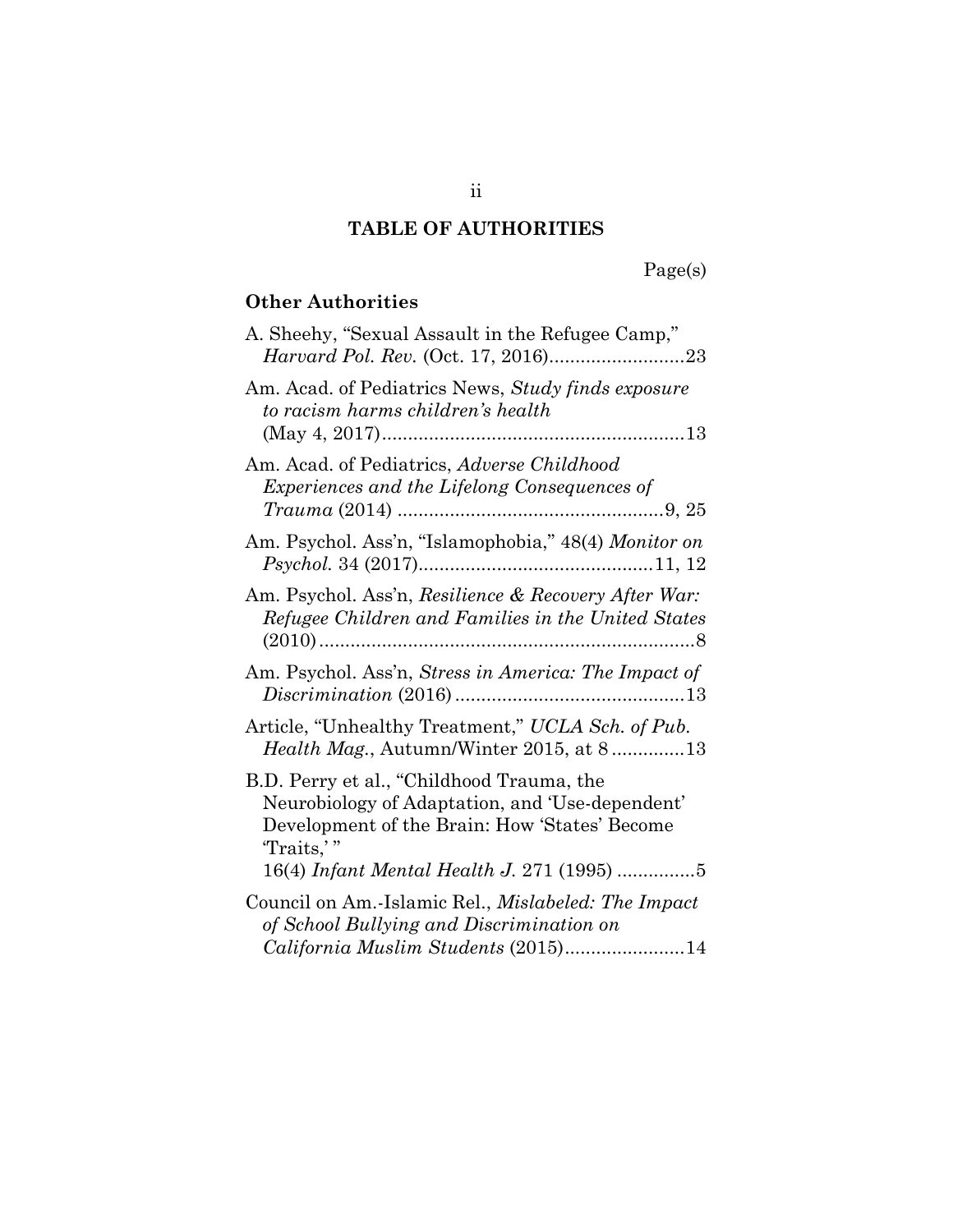| gρ |  |
|----|--|
|    |  |

| D. Mogahed & Y. Chouhoud, Inst. for Soc. Pol'y and<br>Understanding, American Muslim Poll 2017:<br>Muslims at the Crossroads (2017)15                           |
|-----------------------------------------------------------------------------------------------------------------------------------------------------------------|
| D. Wolke et al., "Impact of Bullying in Childhood on<br>Adult Health, Wealth, Crime and Social                                                                  |
| E.E. Werner, "Children and war: Risk, resilience,<br>and recovery," 24 Development and                                                                          |
| F. Stein, AAP Statement on Revised Immigrant and<br>Refugee Travel Ban Executive Order,<br>Am. Acad. of Pediatrics (Mar. 6, 2017)4                              |
| H.R. Cellini, "Child Abuse, Neglect, and<br>Delinquency: The Neurological Link,"                                                                                |
| Hum. Rights Watch, <i>World Report</i> (2017) passim                                                                                                            |
| I. Kaplan et al., "Cognitive Assessment of Refugee<br>Children: Effects of Trauma and New Language<br>Acquisition,<br>53.1 Transcultural Psychiatry 81 (2016)17 |
| Inst. of Med. & Nat'l Research Council, New<br>Directions in Child Abuse and Neglect Research                                                                   |
| Int'l Org. for Migration, IOM Libya Brief19                                                                                                                     |
| J. Desmond-Harris, "Crying is an everyday thing':<br>life after Trump's 'Muslim ban' at a majority-                                                             |

iii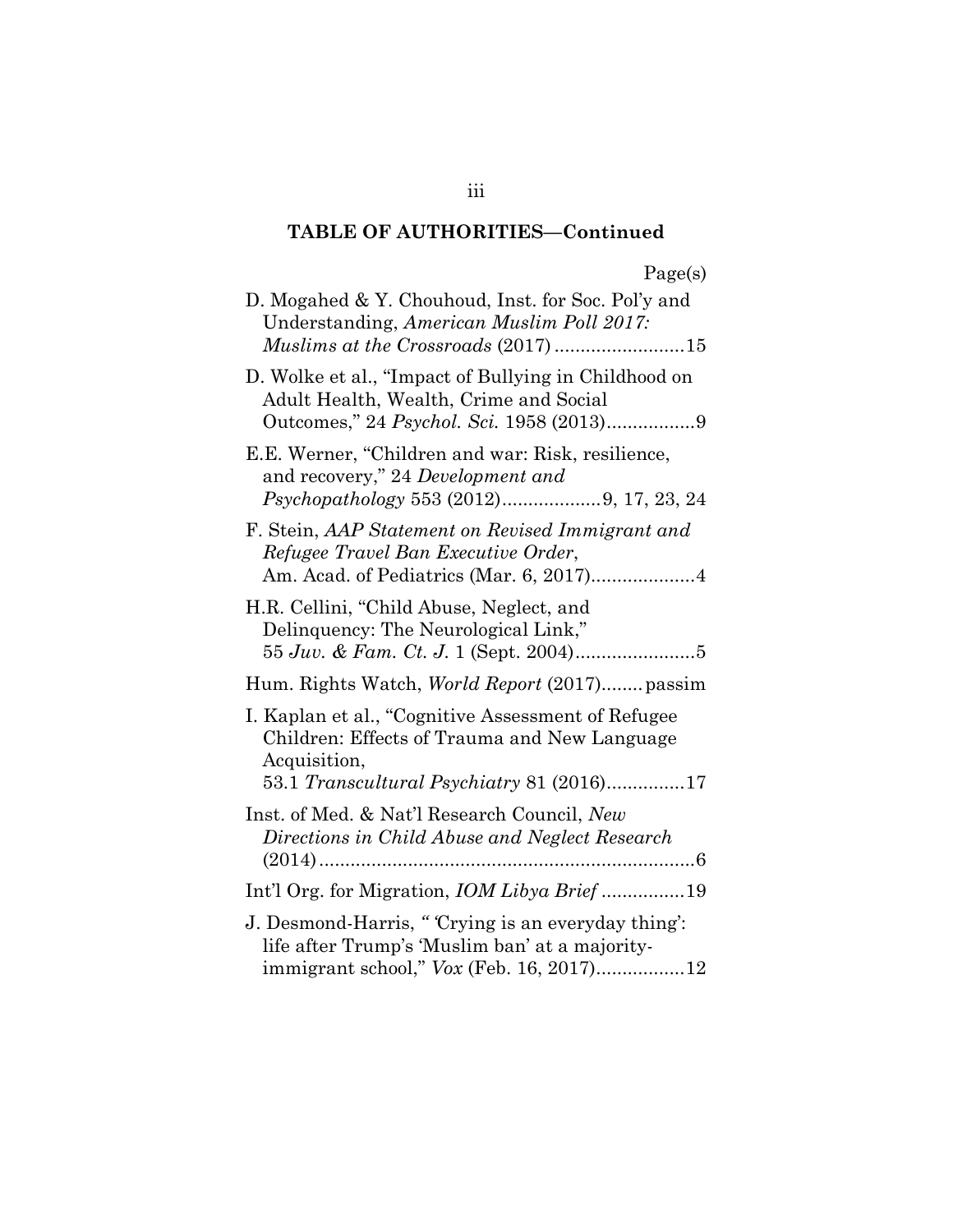| . . | get | S |
|-----|-----|---|
|     |     |   |

| J.A. Reavis et al., "Adverse Childhood Experiences"<br>and Adult Criminality: How Long Must We Live<br>before We Possess Our Own Lives?",                                                |
|------------------------------------------------------------------------------------------------------------------------------------------------------------------------------------------|
| J.P. Andersen & J. Blosnich, "Disparities in Adverse<br>Childhood Experiences among Sexual Minority and<br>Heterosexual Adults: Results from a Multi-State<br>Probability-Based Sample," |
| K. Hughes et al., "The effect of multiple adverse<br>childhood experiences on health: a systematic<br>review and meta-analysis,"                                                         |
| L.M. Pachter & C.G. Coll, "Racism and Child Health:<br>A Review of the Literature and Future Directions,"<br>30 J. Dev. Behav. Pediatr. 255 (2009) 10, 13                                |
| M. Bucci et al., "Toxic Stress in Children and<br>Adolescents,"<br>63 Advances in Pediatrics 403 (2016)4, 7, 10                                                                          |
| M. Jernigan & J. H. Daniel, "Racial Trauma in the<br>Lives of Black Children and Adolescents:<br>Challenges and Clinical Implications,"<br>4 J. Child & Adolescent Trauma 123 (2011)13   |
| Mercy Corps, Quick Facts: What You Need To Know<br>About the South Sudan Crisis (Feb. 23, 2017)20                                                                                        |
| N. Priest et al., "A systematic review of studies<br>examining the relationship between reported                                                                                         |

racism and health and wellbeing for children and

iv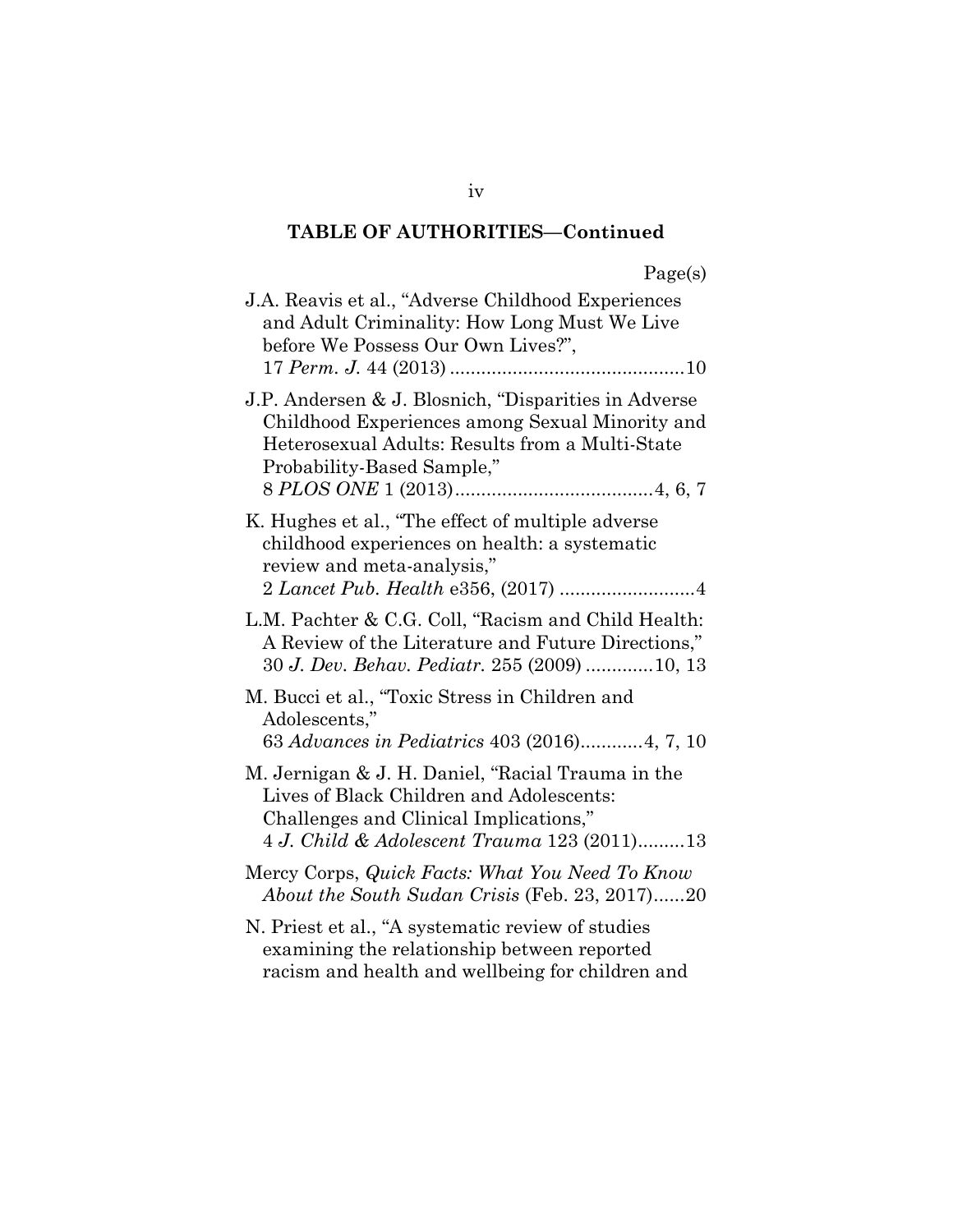| σe | $\sim$ |
|----|--------|
|    |        |

| young people,"                                                                                                                                                                                         |
|--------------------------------------------------------------------------------------------------------------------------------------------------------------------------------------------------------|
| N.B. Harris, "The Chronic Stress of Poverty: Toxic to<br>Children," The Shriver Report $4$ (Nov. 21, 2016) $6$                                                                                         |
| P. Cronholm et al., "Adverse Childhood Experiences:<br>Expanding the Concept of Adversity,"<br>49(3) Am. J. Preventive Medicine 354 (2015)14                                                           |
| R. Wade Jr. et al., "Household and community-level<br>Adverse Childhood Experiences and adult health<br>outcomes in a diverse urban population,"                                                       |
| R. Williams, "The psychosocial consequences for<br>children of mass violence, terrorism and disasters,"                                                                                                |
| R.F. Anda et al., "The enduring effects of abuse and<br>related adverse experiences in childhood: A<br>convergence of evidence from neurobiology and<br>epidemiology," 256 Eur. Arch. Psychiatry Clin. |
| Save the Children, Struggling To Survive: Stories<br>from Yemen's Collapsing Health System                                                                                                             |
| Southern Poverty Law Ctr., Anti-Muslim,<br>https://www.splcenter.org/fighting-hate/extremist-                                                                                                          |
| T. Gaynor, U.N. High Comm'r for Refugees, UNHCR<br>concerned at reports of sexual violence against<br>refugee women and children (Oct. 23, 2015)23                                                     |

v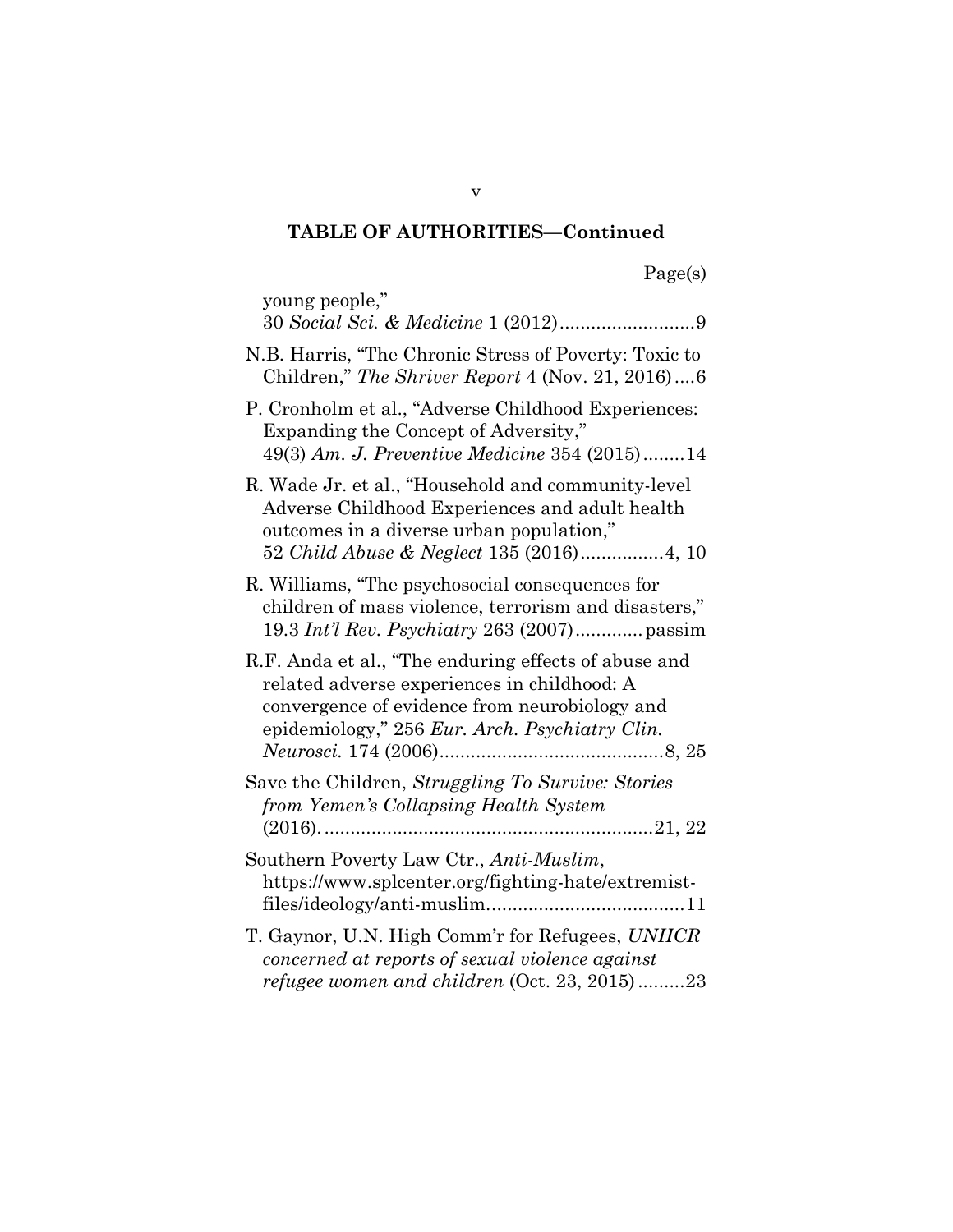| T.S. Betancourt et al., "Trauma History and<br>Psychopathology in War-Affected Refugee Children<br>Referred for Trauma-Related Mental Health<br>Services in the United States,"<br>25.6 Traumatic Stress 682 (2012)16                   |
|-----------------------------------------------------------------------------------------------------------------------------------------------------------------------------------------------------------------------------------------|
| U.S. Dep't of Health & Human Servs., Child Welfare<br>Info. Gateway, Understanding the Effects of<br>Maltreatment on Brain Development (2015)5                                                                                          |
| United Nations Children's Fund Press Release, A<br>Deadly Journey For Children, The Central<br>Mediterranean Migration Route (Feb. 28, 2017)20                                                                                          |
| United Nations Children's Fund, Syria Crisis                                                                                                                                                                                            |
| United Nations High Comm'r for Refugees, Global<br>Trends: Forced Displacement in 2015                                                                                                                                                  |
| United Nations High Comm'r for Refugees, Syria<br>Regional Refugee Response Inter-agency<br>Information Sharing Portal,<br>data.unhcr.org/syrianrefugees/regional.php18                                                                 |
| United Nations News Centre, Crimes against<br>humanity committed in Eritrea, warns UN group                                                                                                                                             |
| Women's Refugee Commission, United Nations High<br>Comm'r for Refugees, Young and Astray: An<br>Assessment of Factors Driving the Movement of<br>Unaccompanied Children and Adolescents from<br>Eritrea into Ethiopia, Sudan and Beyond |

vi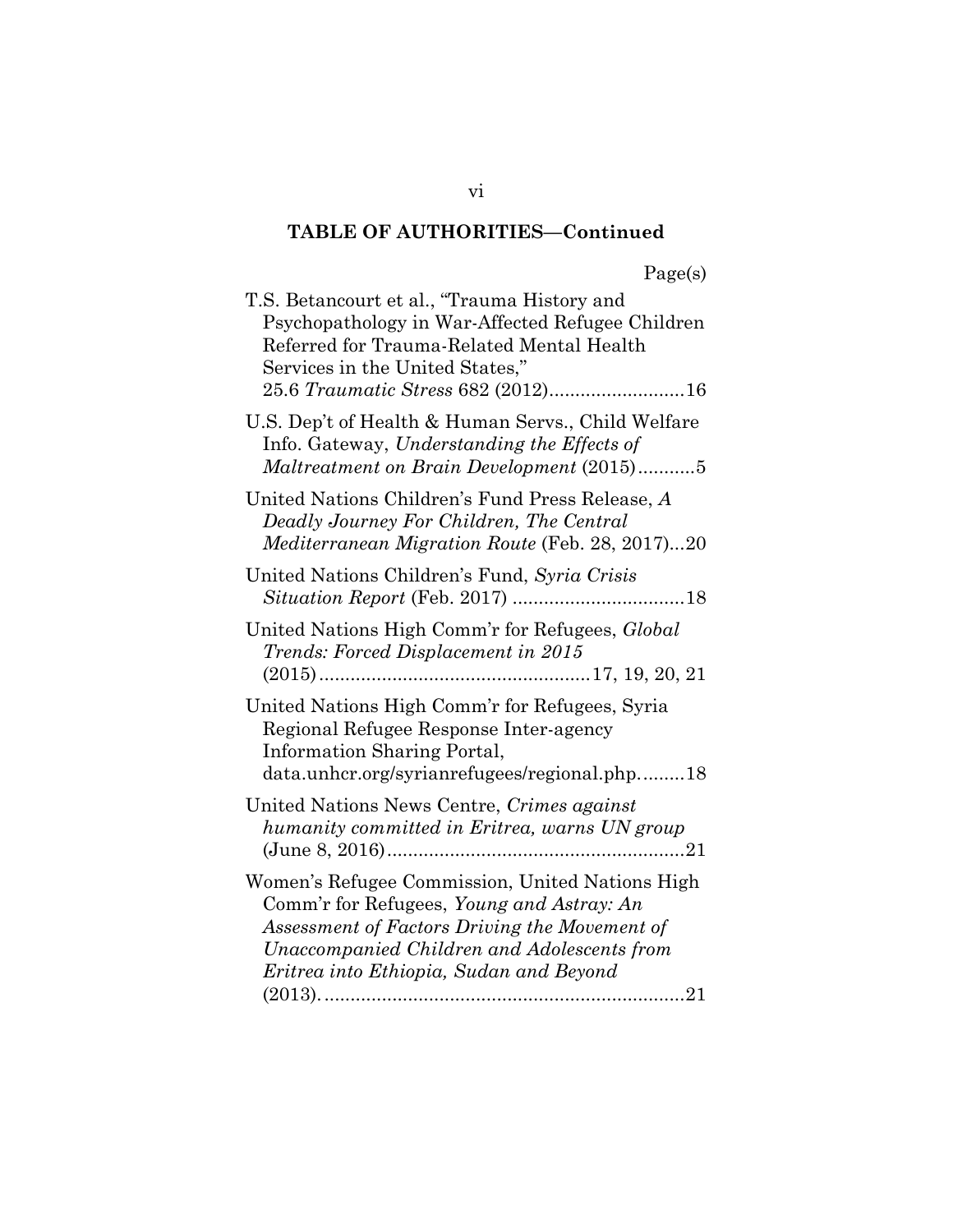#### **INTEREST OF THE** *AMICUS CURIAE<sup>1</sup>*

The American Professional Society on the Abuse of Children ("APSAC") is the leading national organization for professionals serving children and families affected by child maltreatment, including abuse and neglect. A multidisciplinary group, APSAC achieves its mission through expert training and educational activities, policy leadership and collaboration, and consultation emphasizing principles that are both theoretically sound and evidence-based.

For 30 years, APSAC has played a central role in developing guidelines that address child maltreatment. It is qualified to inform the Court about the damage maltreatment can inflict on children's brain development and cognitive ability. APSAC submits this brief to assist the Court in understanding the impact of Executive Order 13,780 on the physical, emotional, and mental development of children, both those receiving its message of religious discrimination in the United States and those abroad suffering the consequences of exclusion from this country.

APSAC members have a direct and substantial interest in these issues because of their historical and scientific experience with juvenile brain development,

<sup>1</sup> No counsel for a party authored this brief in whole or in part, nor did any person or entity, other than *amicus* and its counsel, make a monetary contribution to the preparation or submission of this brief. The Petitioners in these consolidated cases have filed a blanket letter of consent. Consent from the respective Respondents has been lodged with the Clerk's office.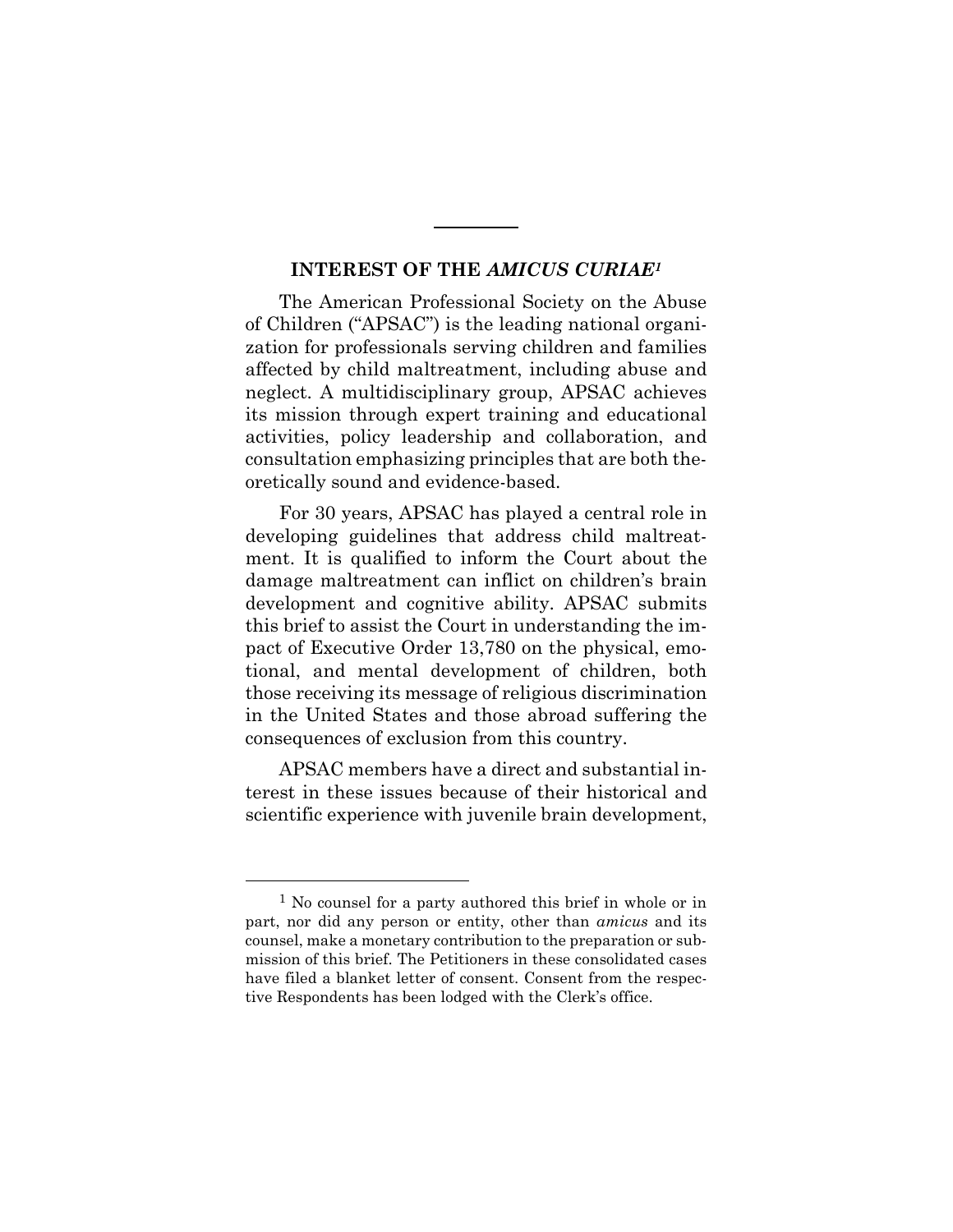especially where child maltreatment is involved. AP-SAC is therefore qualified to advise the Court on the impact of maltreatment on child health, well-being, and ability to survive.

#### **SUMMARY OF ARGUMENT**

Executive Order 13,780 effectuates a discriminatory intolerance of Muslims. The respondents and various *amici curiae* in Nos. 16-1436 and 16-1540 have documented the purposes and motivation of the Executive Order, and they have explained how the Order communicates animus towards Muslims. *Amicus curiae* APSAC submits this brief to draw to the Court's attention the effect of that animus on a particularly vulnerable group of people: children.

Child health experts have found that exposure to early adversity and traumatic experiences can affect mental and physical health and well-being for a lifetime. A clear dose-response relationship between trauma and its health impacts means that the longer children are exposed to negative experiences, the greater the ultimate harm to their brains and bodies.

*Amicus* discusses two groups of children. Muslim children in the United States suffer fear and insecurity from their government's expression of discriminatory animus directed at them because of their religion. Many also experience physical violence from individuals encouraged by the President's Executive Order. Research suggests that such negative childhood experiences are associated with an increased risk for later depression and other mental illnesses, cardiovascular disease, and other health effects later in life.

Muslim children in the six nations targeted by the Order face acute risk of harm from trauma caused by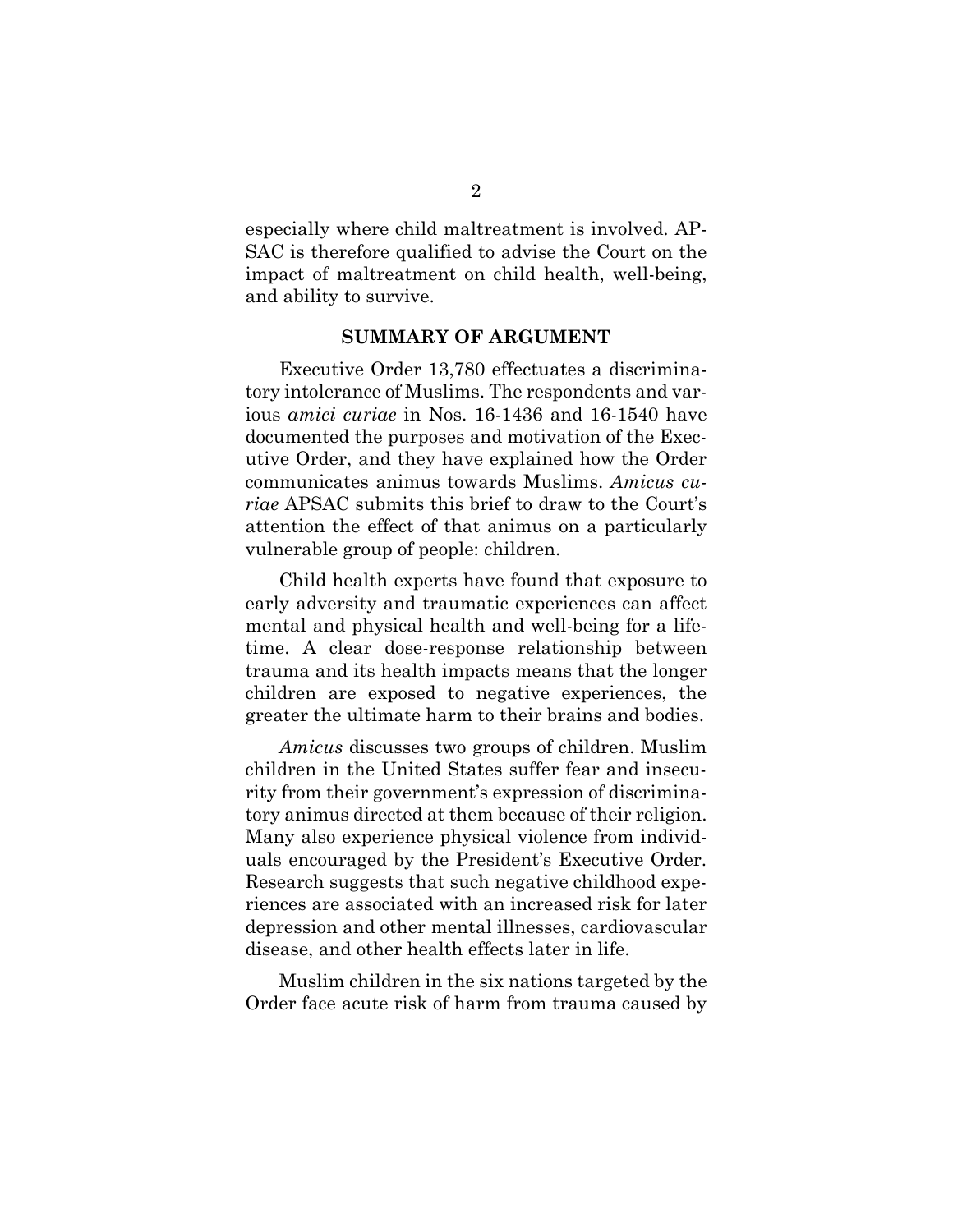violence, malnutrition, displacement, and the constant fear and uncertainty that accompany them. Thousands of children from these countries who would otherwise seek refuge in the United States will instead stay in refugee camps, experiencing additional months of trauma. That time is significant in the lives of these children and will cause additional harm to their long-term health and well-being.

For these reasons, APSAC urges this Court to affirm the decisions of the courts of appeal below.

#### **I. STRESS AND TRAUMA EXPERIENCED DURING CHILDHOOD CAN CAUSE LONG-LASTING PHYSIO-LOGICAL AND PSYCHOLOGICAL HARM**

Children are not simply small adults. They are, even in their teenage years, in a constant process of development—physically, mentally, and emotionally. A developing child's exposure to environmental toxins, it is well known, can cause long-lasting adverse health consequences. The same is true of exposure to environmental harm that is social, not chemical. The experiences that people have as children help shape their personalities and health, both as children and into their futures as adults. Traumatic and stressful experiences produce genuine physiological changes, which ultimately cause physical and mental problems that can persist throughout the life of a person exposed to adverse experiences during childhood.

The occurrence of these phenomena has been repeatedly documented over several decades,<sup>2</sup> and scientists now widely accept that childhood experiences

<sup>2</sup> *See* M. Bucci et al., "Toxic Stress in Children and Adolescents," 63 *Advances in Pediatrics* 403, 406 (2016) (discussing a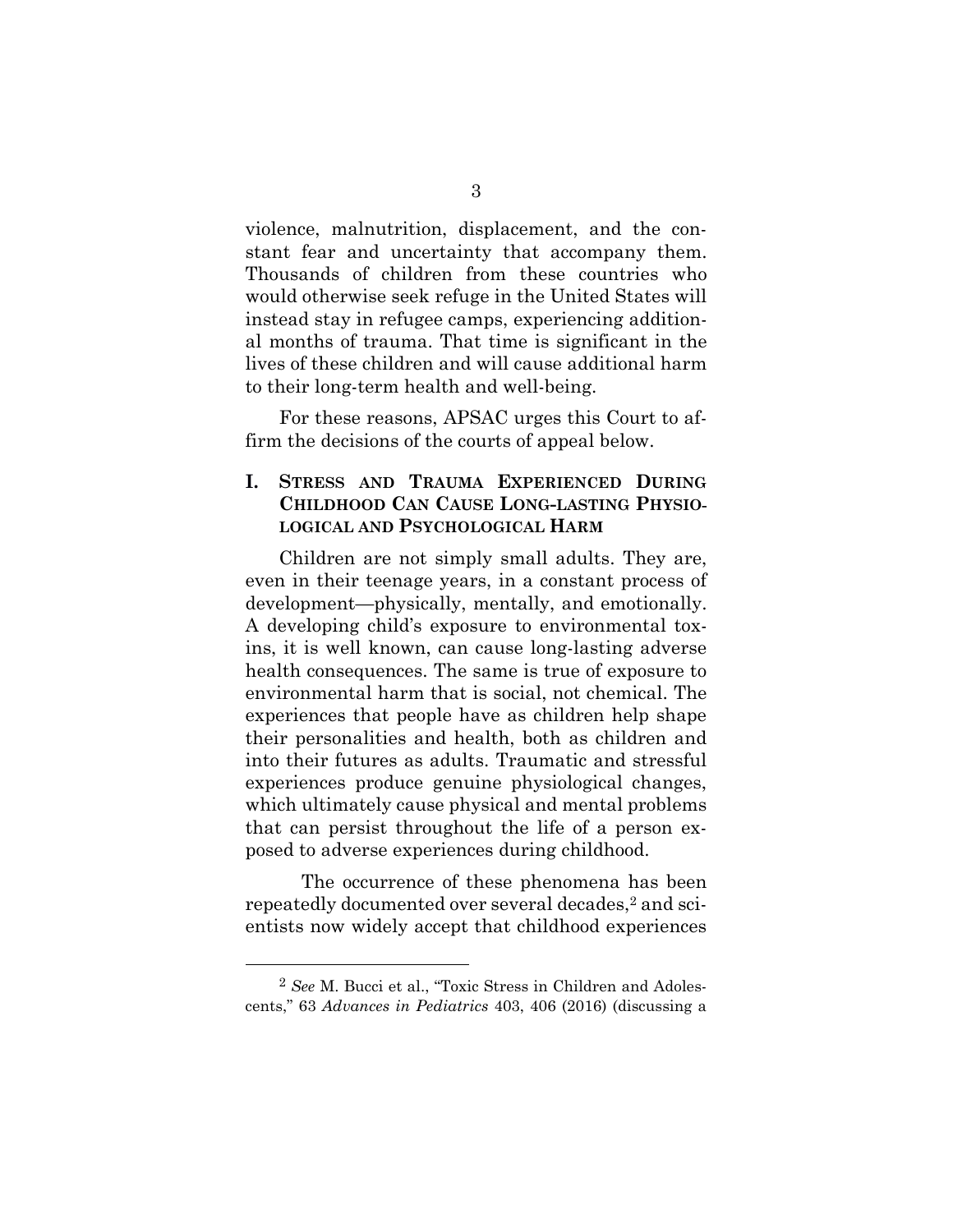of trauma and toxic stress correlate to long-term health effects, including adulthood disorders and diseases. Health outcomes that have been correlated with childhood trauma include, among others, substance abuse, mental illness, sexually transmitted infections, cardiovascular illness, cancer, immune disorders, and other chronic diseases.<sup>3</sup> As the American Academy of Pediatrics noted, in response to the Executive Order, "fear and stress, particularly prolonged exposure to serious stress—known as toxic stress can harm the developing brain and negatively impact short- and long-term health."<sup>4</sup> The damage to physical and mental health and well-being can be severe.

seminal 1998 study on the correlation between adverse childhood experiences and long-term health outcomes); K. Hughes et al., "The effect of multiple adverse childhood experiences on health: a systematic review and meta-analysis," 2 *Lancet Pub. Health* e356, e356 (2017) (noting mental, emotional, and physical health impacts, as "individuals who have ACEs can be more susceptible to disease development through both differences in physiological development and adoption and persistence of health-damaging behaviours").

<sup>3</sup> *See* R. Wade Jr. et al., "Household and community-level Adverse Childhood Experiences and adult health outcomes in a diverse urban population," 52 *Child Abuse & Neglect* 135, 140 (2016); J.P. Andersen & J. Blosnich, "Disparities in Adverse Childhood Experiences among Sexual Minority and Heterosexual Adults: Results from a Multi-State Probability-Based Sample," 8 *PLOS ONE* 1, 2 (2013).

<sup>4</sup> F. Stein, *AAP Statement on Revised Immigrant and Refugee Travel Ban Executive Order*, Am. Acad. of Pediatrics (Mar. 6, 2017), at https://www.aap.org/en-us/about-the-aap/aap-pressroom/Pages/AAP-Statement-on-Revised-Immigrant-and-Refugee-Travel-Ban-Executive-Order.aspx.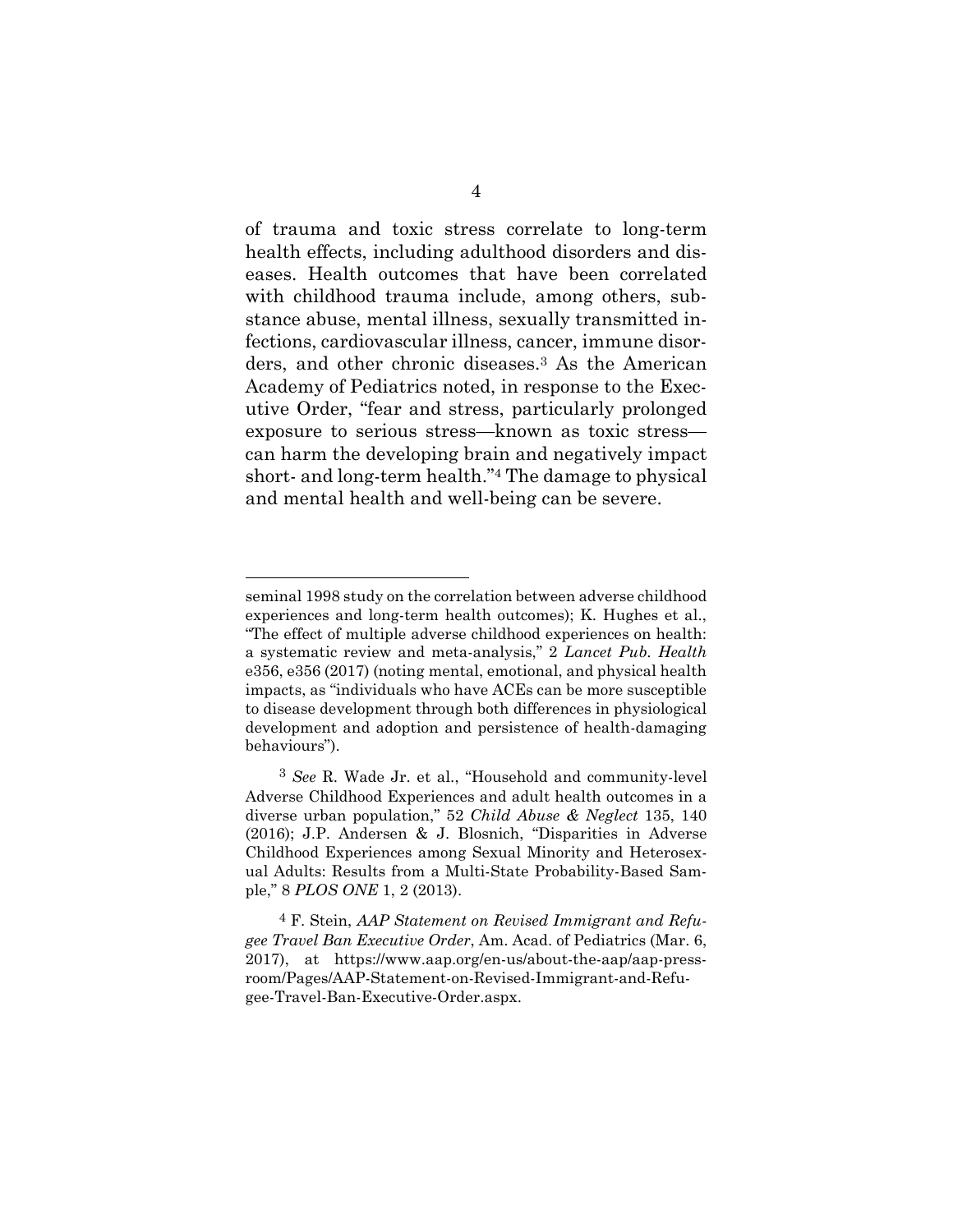#### **A. The Developing Brain Responds to Positive and Negative Stimuli and Signals**

Research has now begun to reveal the causative mechanisms for the relationship between childhood trauma and adverse health effects.

The brains of infants and children are highly plastic. Developing brains respond to the environment, as neurons "change in response to external signals."<sup>5</sup>

Under normal circumstances, a child's environment includes caregivers, secure sources of physical needs such as food and shelter, and social and emotional supports. Healthy brain development takes place in such contexts, as the interaction between children and their environments provides appropriate external stimuli and generates healthy physiological conditions. But when an infant or child is maltreated or placed in chronic danger, the brain "will adapt to a negative environment just as readily as it will adapt to a positive one."<sup>6</sup> Such adaptations "can cause permanent, life-long neurological damage and have a significant negative impact on the developing brain."<sup>7</sup> Just as exposure to positive environments benefits the

<sup>5</sup> B.D. Perry et al., "Childhood Trauma, the Neurobiology of Adaptation, and 'Use-dependent' Development of the Brain: How 'States' Become 'Traits,' " 16(4) *Infant Mental Health J.* 271, 274 (1995).

<sup>6</sup> U.S. Dep't of Health & Human Servs., Child Welfare Info. Gateway, *Understanding the Effects of Maltreatment on Brain Development* 4 (2015), http://www.childwelfare.gov/pubPDFs/ brain\_development.pdf.

<sup>7</sup> H.R. Cellini, "Child Abuse, Neglect, and Delinquency: The Neurological Link," 55 *Juv. & Fam. Ct. J.* 1, 10 (Sept. 2004).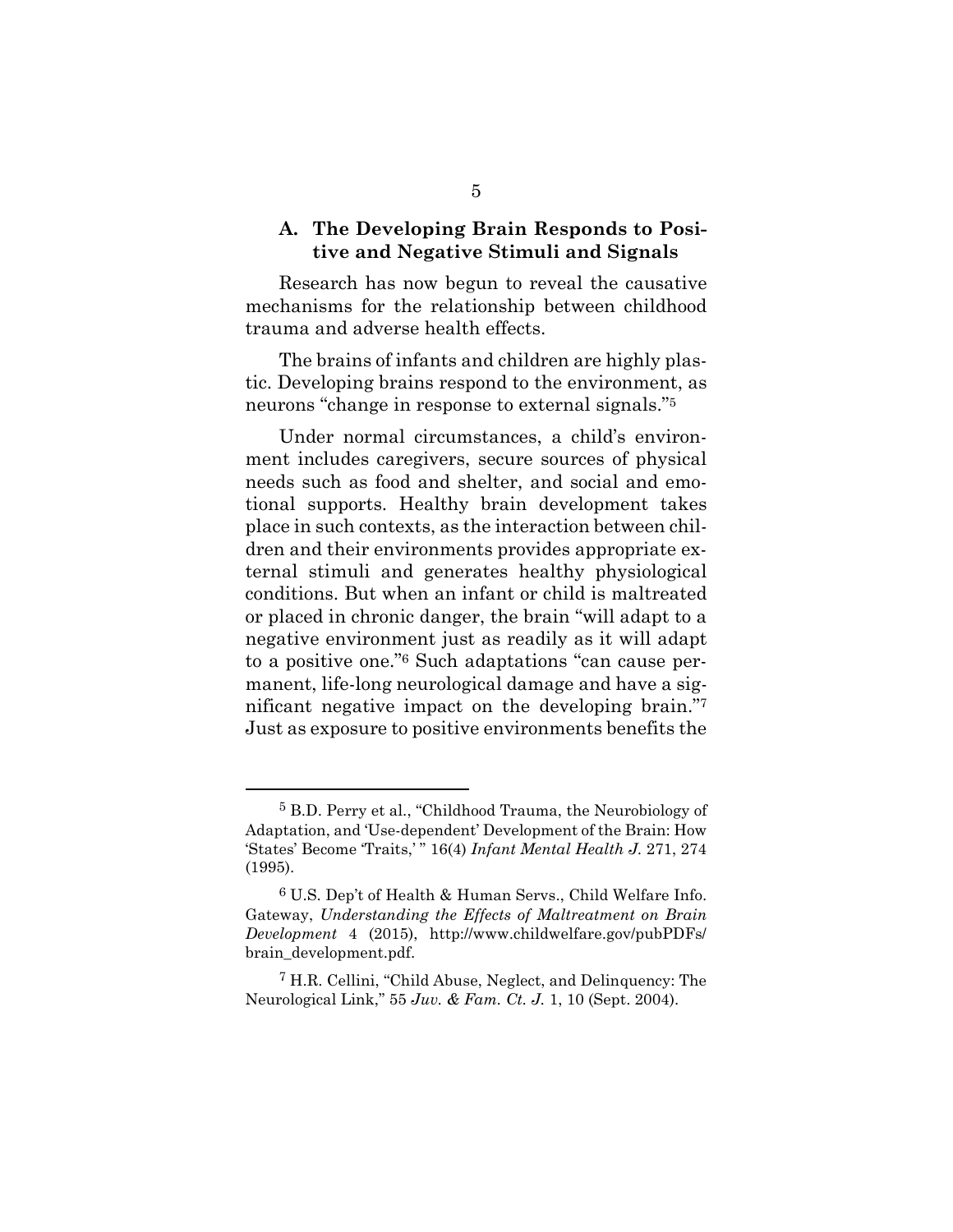developing brain, exposure to negative or harmful experiences can damage it.<sup>8</sup>

A key mechanism for this damage is the physiological manifestation of stress.<sup>9</sup> In ordinary speech stress refers to external pressures—physical, such as hunger or cold, or social, such as a looming deadline and to the mental and emotional experience of being under such pressures. But stress is also a physical condition. A person experiencing stress in the colloquial sense undergoes changes in hormone levels and other physiological signals. The hypothalamic-adrenal-pituitary axis of endocrine glands "releases a surge of stress hormones, including adrenaline and cortisol."<sup>10</sup> Additional physiological chemicals may increase in response to stress, including "catecholamine secretion" and "corticotropin releasing factor."<sup>11</sup> These changes cause further metabolic shifts, in physiological substances such as catecholamine and corticotropin releasing factor,<sup>12</sup> as part of an adaptive mechanism by which humans, like other organisms, manage difficult conditions.

Repeated stress, and especially persistent stress, can be toxic, especially in children. Physiological stress response mechanisms become dysregulated, resulting in long-term shifts in metabolism that affect

<sup>8</sup> Inst. of Med. & Nat'l Research Council, *New Directions in Child Abuse and Neglect Research* 119 (2014).

<sup>9</sup> N.B. Harris, "The Chronic Stress of Poverty: Toxic to Children," *The Shriver Report* 4 (Nov. 21, 2016).

<sup>10</sup> *Id.*

<sup>11</sup> Andersen & Blosnich, *supra* n.3, at 2.

<sup>12</sup> *Id*.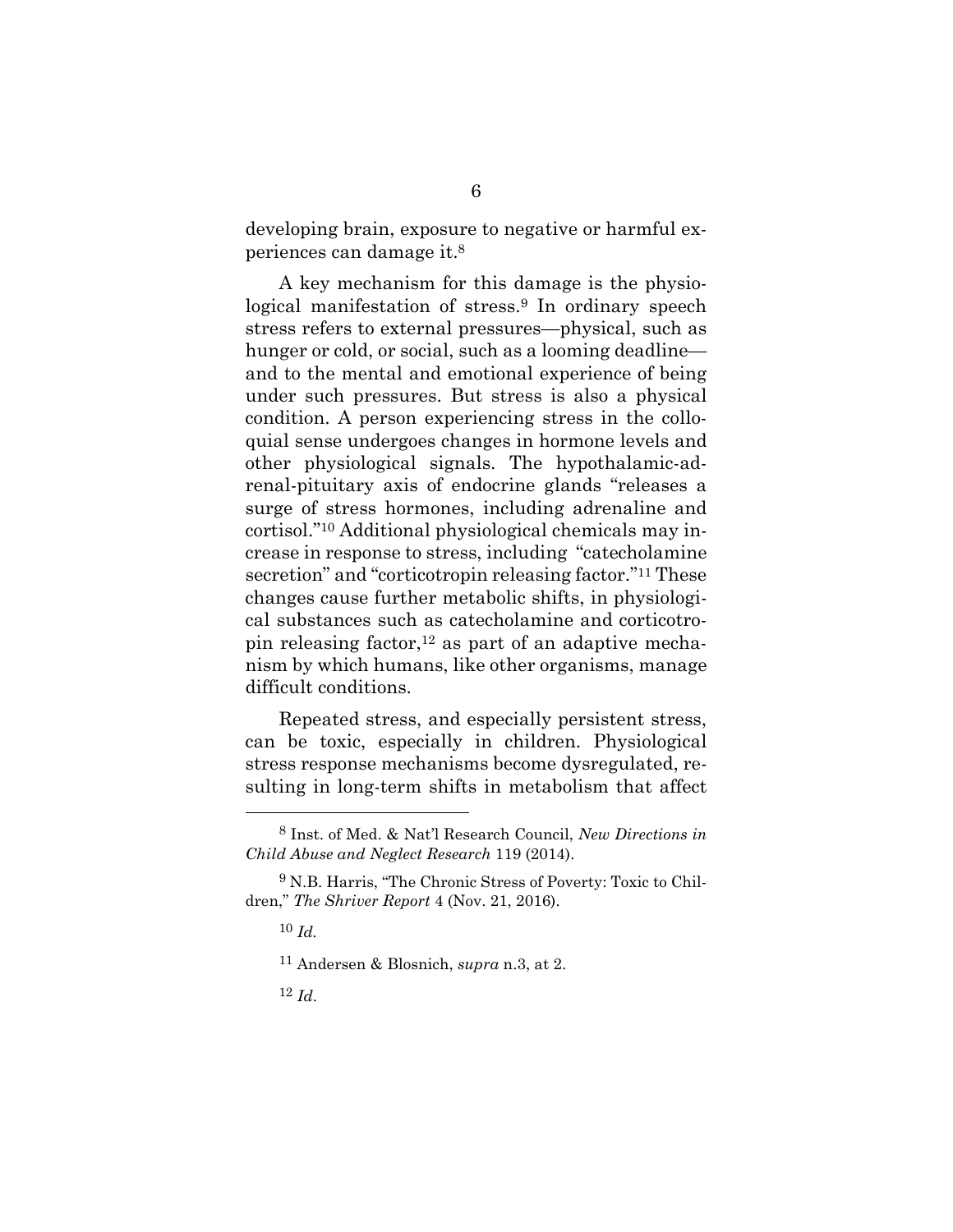every bodily system, including the brain. The brain continues to develop throughout childhood and early adulthood, and a persistent toxic stress metabolism harms the developing brain. As a whole, "a maladaptive response to stress during childhood, referred to as a toxic stress response, plays an important role in the pathway from early adversity to disease."<sup>13</sup> "Neurobiological changes and disruptions in core stress response physiology . . . have all been linked with childhood maltreatment and are likely central mechanisms by which immune dysregulation, cardiovascular disease, cancer and other chronic diseases are linked" to adverse childhood experiences.<sup>14</sup>

In short, the impact of child maltreatment is neurological and biological as well as psychological. Severe maltreatment and complex trauma can, and often do, cause temporary or permanent physical brain damage as the child's brain molds to fit its dangerous and frightening environment.

<sup>13</sup> Bucci et al., *supra* n.2, at 404; *see also id*. at 414 ("The toxic stress response is particularly concerning for children because the developing brain is highly plastic and influenced by the environment. The dysregulation of the stress response produces significant biological alterations that can damage brain architecture and impact the nervous, endocrine, and immune systems. . . . Prolonged or frequent activation of the stress response in early childhood reduces neuronal connections in important areas of the CNS [central nervous system] that are key mediators and regulators of the SAM [sympatho-adrenomedullary] and HPA [hypothalamic-pituitary-adrenal] axes.").

<sup>14</sup> Andersen & Blosnich, *supra* n.11, at 2.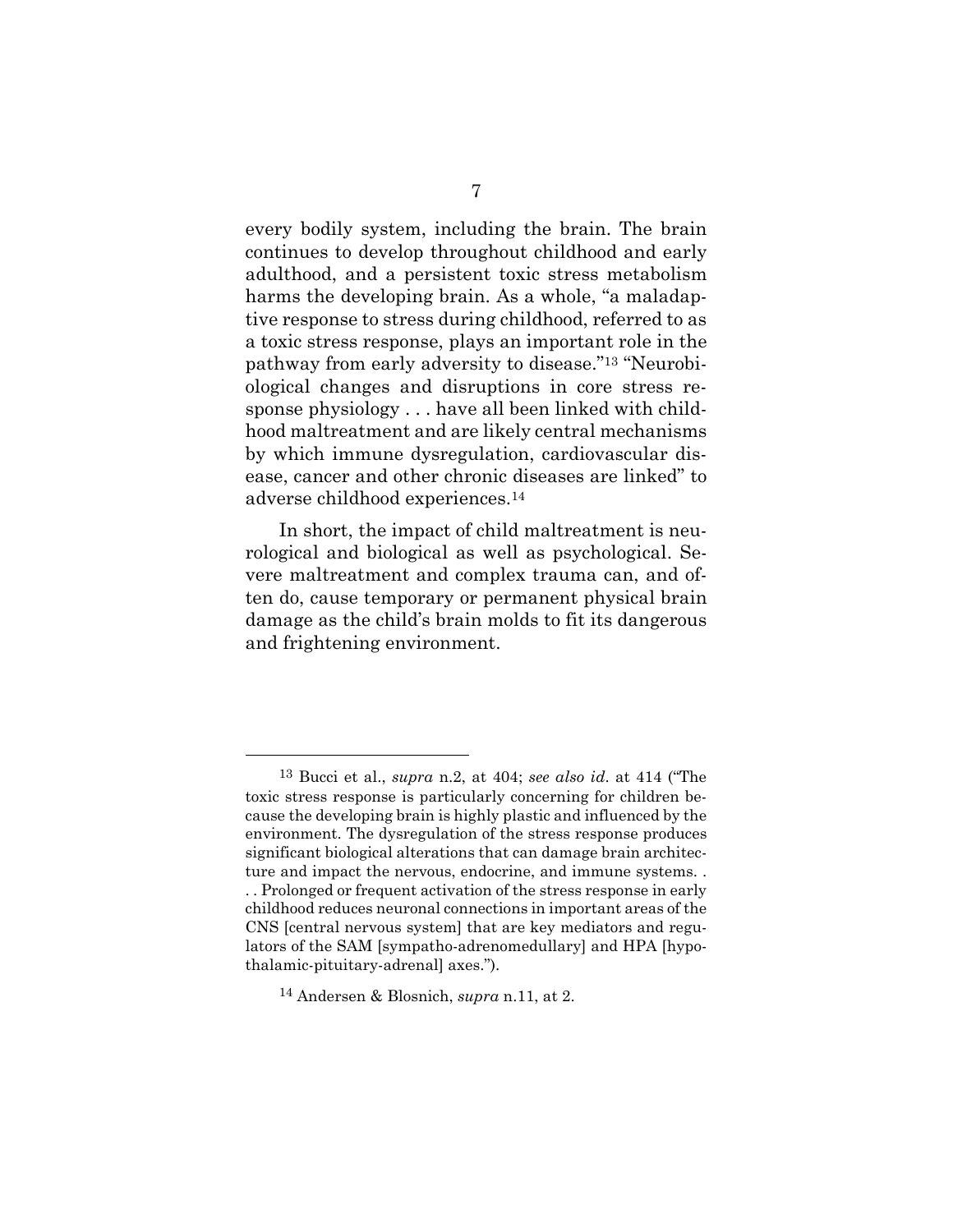#### **B. There Is a Dose-Response Relationship Between the Length and Intensity of Negative Experiences and the Severity of Poor Adult Health**

The phenomena described above are not simply on-off, with a child exposed to a negative environment doomed to a lifetime of poor health. Recent research has demonstrated that there is a dose-response relationship between adverse childhood experiences (commonly called "ACEs") and other traumas and subsequent adverse health outcomes. In other words, the longer and more severe the adverse experiences, the greater and more serious the negative health consequences.

With respect to acute physical traumatic events, like abuse or violence, multiple exposures have a "cumulative effect"; "higher rates of trauma are often associated with higher rates of PTSD, depression, and behavior problems[.]"<sup>15</sup> Research indicates that "[t]he 'dose-response' relationship" between the number of traumatic events and adverse health outcomes is "strong and graded."<sup>16</sup> Thus, while a single event can have some long-term consequences, continued trauma leads to progressively worse health outcomes. This is true whether the trauma continues as a "repetition of similar stresses" such as ongoing interactions with an

<sup>15</sup> Am. Psychol. Ass'n, *Resilience & Recovery After War: Refugee Children and Families in the United States* 26 (2010) (citing studies).

<sup>16</sup> R.F. Anda et al., "The enduring effects of abuse and related adverse experiences in childhood: A convergence of evidence from neurobiology and epidemiology," 256 *Eur. Arch. Psychiatry Clin. Neurosci.* 174, 182 (2006).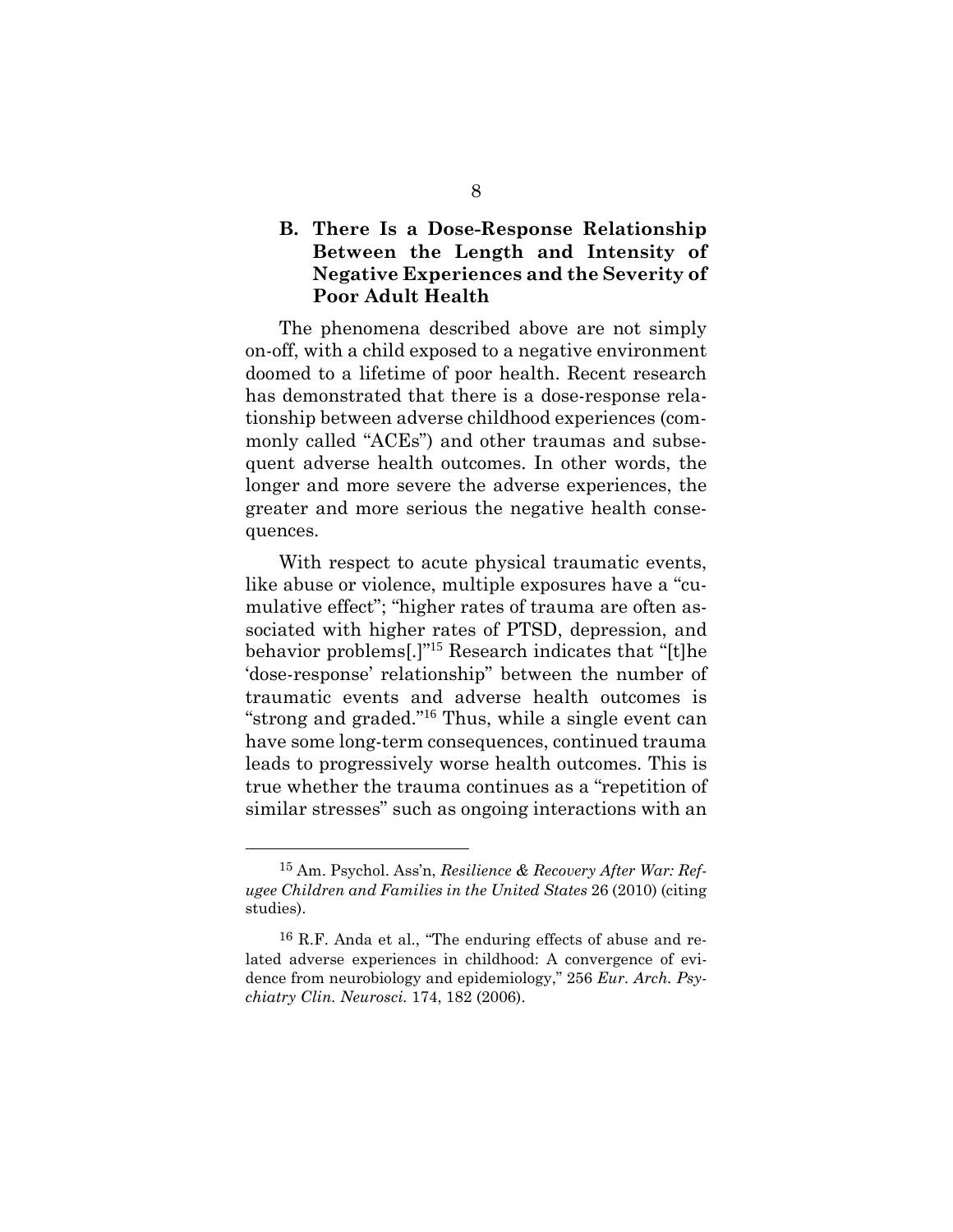abusive parent or an "accumulation of disparate ones" such as the succession of adverse events a refugee child might experience.<sup>17</sup> In the case of the refugee children at issue here, "[h]igher rates of trauma appear to have a 'dose effect' in war-affected children: more frequent and severe trauma exposure leads to self-reports of worse psychological outcome."<sup>18</sup>

The trauma and stress of experiencing discrimination has also been linked in a dose-response relationship with long-term poor health outcomes. Research in this area has been sparser, and consequently the effects are less well-established. Still, "[t]hose who are chronically bullied by peers . . . compared to those bullied at one time point have been reported to have a higher risk for adverse outcomes such as psychiatric problems in childhood,"<sup>19</sup> and having inferior social relations in adulthood.<sup>20</sup> There is also evidence for a dose-response relationship between discrimination and poor health outcomes.<sup>21</sup> For example, women who experienced discrimination in three or

<sup>17</sup> Am. Acad. of Pediatrics, *Adverse Childhood Experiences and the Lifelong Consequences of Trauma* 3 (2014) ("*AAP Statement on Trauma*").

<sup>18</sup> E.E. Werner, "Children and war: Risk, resilience, and recovery," 24 *Development and Psychopathology* 553, 553 (2012).

<sup>19</sup> D. Wolke et al., "Impact of Bullying in Childhood on Adult Health, Wealth, Crime and Social Outcomes," 24 *Psychol. Sci.* 1958, at 2 (2013) (author manuscript).

<sup>20</sup> *Id.* at 7.

<sup>21</sup> N. Priest et al., "A systematic review of studies examining the relationship between reported racism and health and wellbeing for children and young people," 30 *Social Sci. & Medicine* 1, 10 (2012).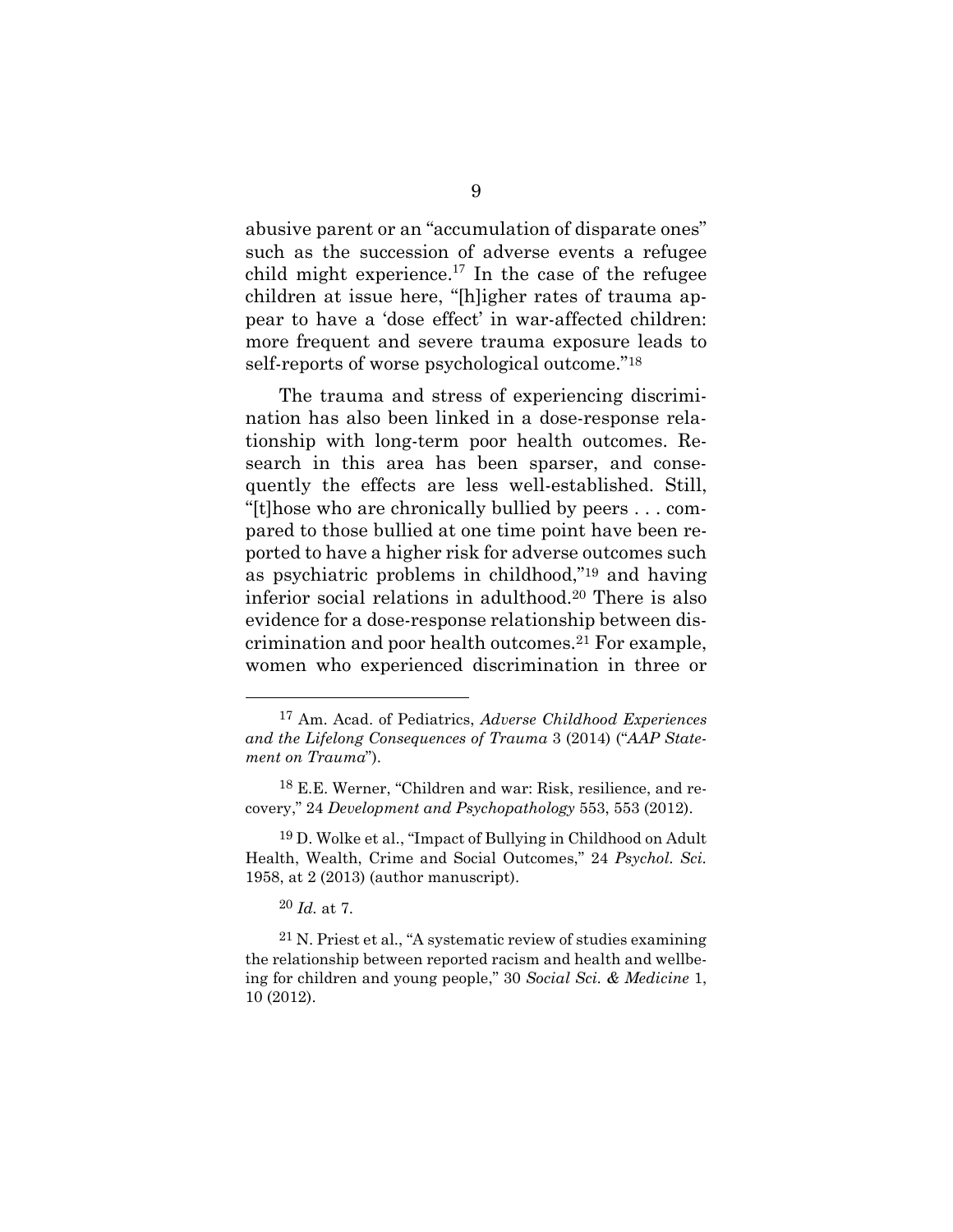more domains (such as in getting a job or in shopping at a store) had much higher risk than others of having children with very low birth weight.<sup>22</sup> One of the larger studies in this area observed a dose-response relationship between adverse childhood events like experiencing bullying or discrimination and long-term adverse outcomes such as depression.<sup>23</sup> For males in particular, increases in the number of adverse childhood experiences correlate with the risk of later committing violent acts.<sup>24</sup>

The implications of these dose-response relationships are positive as well as negative. While the research shows that longer or more severe exposure to harmful environments leads to worse health problems, it also follows that reducing such exposure can help mitigate the long-term impacts. A child who has experienced trauma will likely suffer some long-term consequences, but improving the child's environment will be beneficial to his or her lifelong health.<sup>25</sup>

<sup>22</sup> L.M. Pachter & C.G. Coll, "Racism and Child Health: A Review of the Literature and Future Directions," 30 *J. Dev. Behav. Pediatr.* 255, at 5 (2009) (author manuscript).

<sup>23</sup> Wade et al., *supra* n.3, at 140.

<sup>24</sup> J.A. Reavis et al., "Adverse Childhood Experiences and Adult Criminality: How Long Must We Live before We Possess Our Own Lives?", 17 *Perm. J.* 44, 45 (2013).

<sup>25</sup> Bucci et al., *supra* n.2, at 420 ("Recent research demonstrates that even after epigenetic modifications, it may still be possible to reverse negative changes and restore normal physiologic function through positive interactions between child and caregiver.").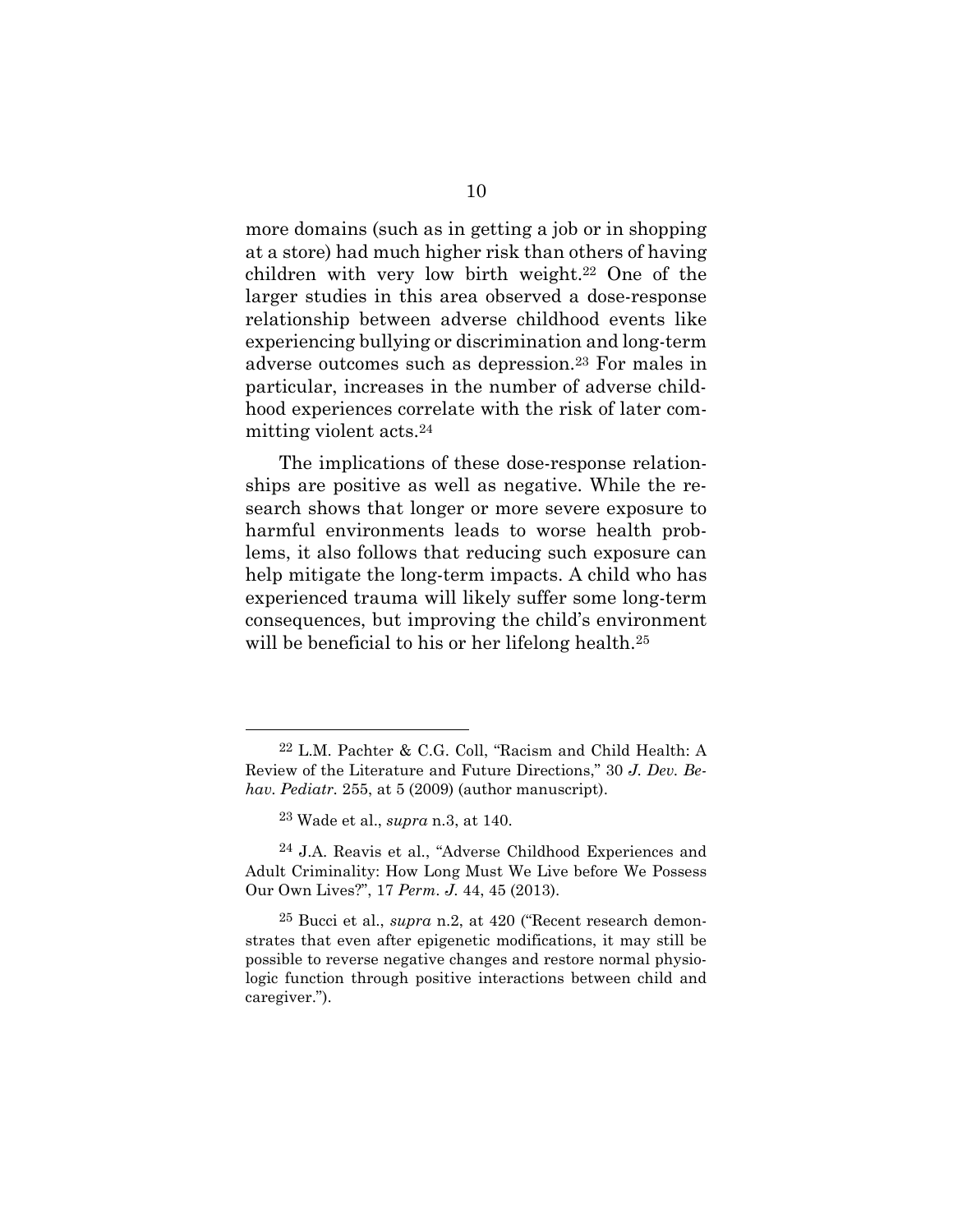#### **II. THE GOVERNMENT'S SANCTION OF ANTI-MUSLIM ANIMUS HARMS AMERICAN CHILDREN**

Discrimination can generate significant toxic stress. When individuals, and especially children, experience discrimination or suffer violence or the threat of violence because of membership in a particular group, they can experience toxic stress, which can produce adverse effects through the mechanisms described above.

Anti-Muslim discrimination in the United States has increased significantly in recent years. Physical assaults, attacks on mosques, and hate crimes tabulated by the Federal Bureau of Investigation in 2015 totaled 257, a 67% increase since 2014.<sup>26</sup> The Southern Poverty Law Center has reported that the number of hate groups targeting Muslims jumped from 34 in 2015 to 101 in 2016.<sup>27</sup>

Executive Order 13,780, as the parties and *amici* before the Court have demonstrated, is an expression of animus. Individual actors perceive expressions like this as validating negative conduct towards Muslims.<sup>28</sup> The direct effects of the Order should also not

<sup>26</sup> Am. Psychol. Ass'n, "Islamophobia," 48(4) *Monitor on Psychol.* 34 (2017) ("*APA on Islamophobia*"). Tables and data accessible at the Federal Bureau of Investigation's Uniform Crime Reporting site, https://ucr.fbi.gov/hate-crime/2015.

<sup>27</sup> Southern Poverty Law Ctr., *Anti-Muslim*, https://www.splcenter.org/fighting-hate/extremist-files/ideology/ anti-muslim.

<sup>28</sup> *See APA on Islamophobia*, at 2 (citing K.L. Nadal et al., "A Qualitative Approach to Intersectional Microaggressions: Understanding Influences of Race, Ethnicity, Gender, Sexuality, and Religion," 2 *Qualitative Psychol.* 147 (2015)).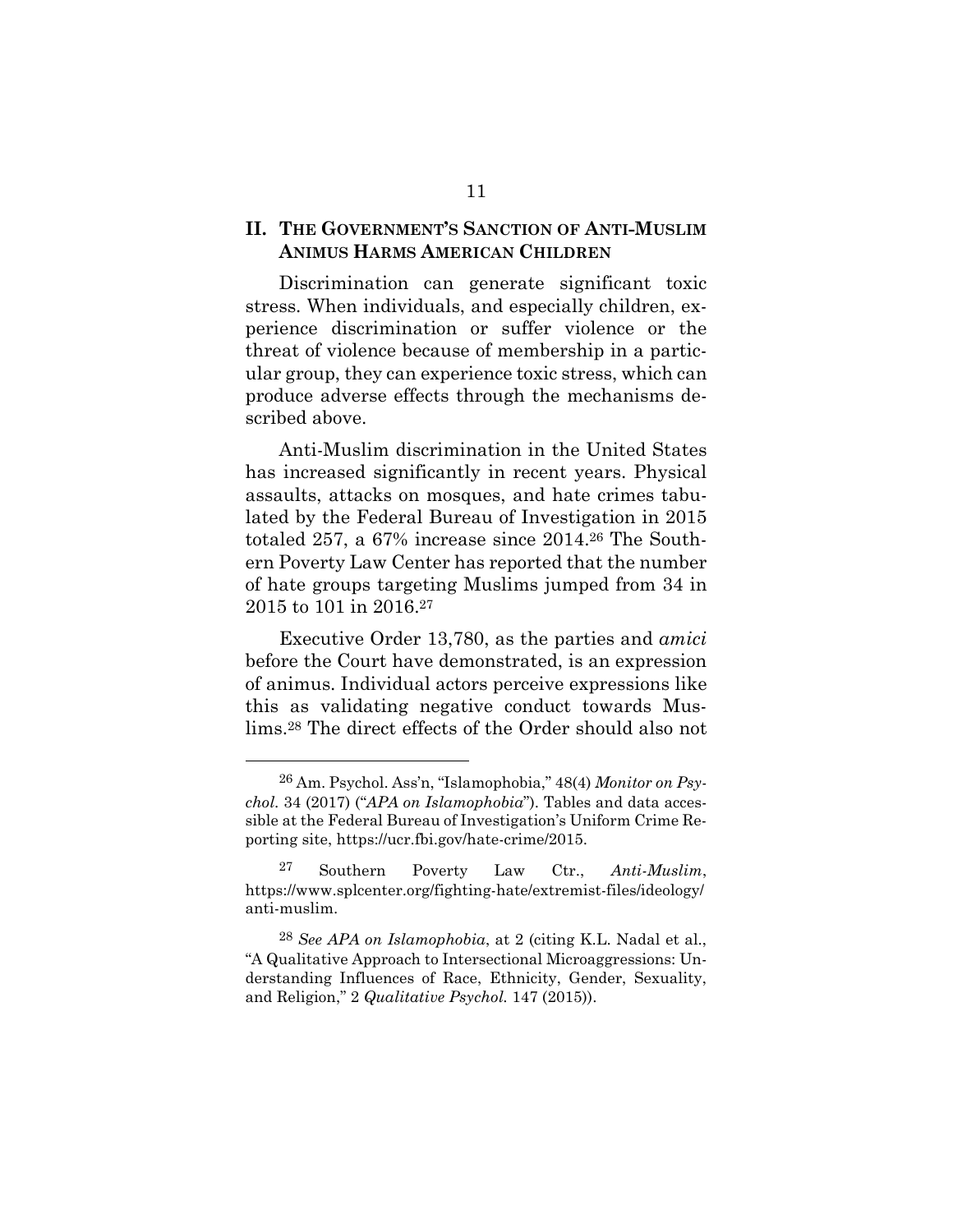be underestimated. When American Muslims are stereotyped as terrorists, violent criminals, and not "real" Americans, they must maintain a constant state of fear and vigilance.<sup>29</sup> The declarations of the plaintiffs in No. 16-1536 vividly illustrate this experience. For example, plaintiff Meteab reports how people stare at him and his wife and refuse to grant them ordinary courtesies, and they feel isolated and stressed. J.A. 446-447. An expression of animus directly from the national government can only intensify that stress.<sup>30</sup>

The result is a constellation of harms for American Muslim children: they witness rhetoric directed against their religion and community; the rhetoric is coming from their government, a putative source of safety and protection for them; the rhetoric influences non-Muslim children, leading to an increase in bullying; and their parents are stressed and anxious, which can affect the parent-child relationship.

Expressions of animus are not just words to those whom they target; they have real psychological and physiological effects. Studies in this area have typically focused on racial discrimination, rather than religious discrimination, presumably because racial discrimination has historically been more widespread and more readily observable in the United States. Re-

<sup>29</sup> *Id.*

<sup>30</sup> *See*, *e.g.*, J. Desmond-Harris, *" '*Crying is an everyday thing': life after Trump's 'Muslim ban' at a majority-immigrant school," *Vox* (Feb. 16, 2017), at https://www.vox.com/ identities/2017/2/16/14584228/muslim-ban-trump-immigrationban-children-kids-schools-anxiety.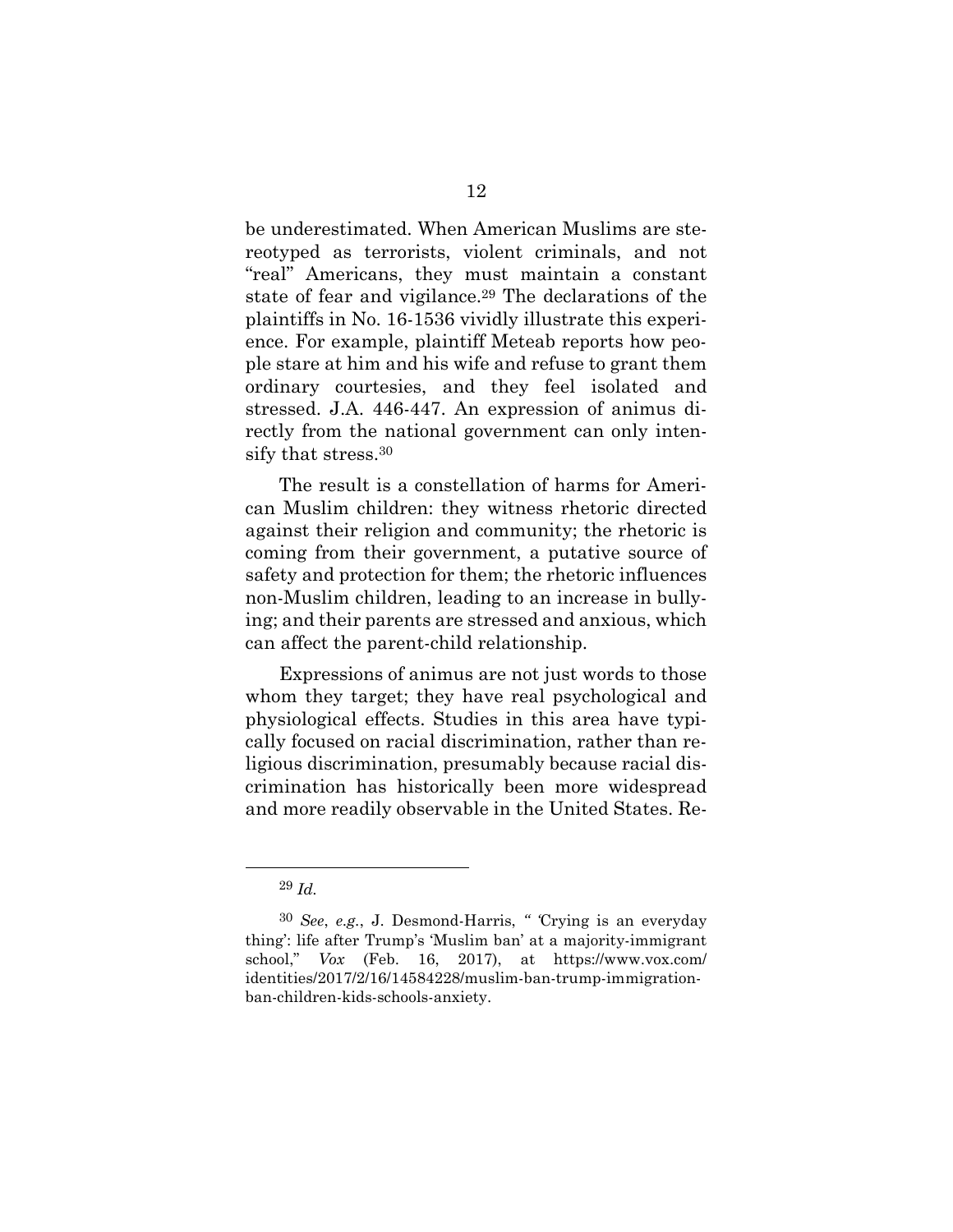cent research confirms that "experiencing discrimination is associated with higher reported stress and poorer reported health."<sup>31</sup> There is a "clear relationship between discrimination and increased risk of mental disorders," controlling for other sources of stress.<sup>32</sup> These studies involved adult experiences of discrimination, but the more limited research on the impact of discrimination on children strongly suggests the same result.<sup>33</sup> Experience of discrimination during childhood appears to be a source of traumatic stress, and negative health outcomes result in just the manner described above.<sup>34</sup> Repeated encounters with neg-

33 For a review of relevant research, see Pachter & Coll, *supra* n.22, at 255. *See also* Am. Acad. of Pediatrics News, *Study finds exposure to racism harms children's health* (May 4, 2017) (describing preliminary results of new research study). As Pachter and Coll note, research on the impact of discrimination on child health is a new and emerging area of study, but the available research strongly indicates negative health impacts.

34 *See, e.g.*, M. Jernigan & J. H. Daniel, "Racial Trauma in the Lives of Black Children and Adolescents: Challenges and Clinical Implications," 4 *J. Child & Adolescent Trauma* 123, 130 (2011) ("The implications of perceived racial and ethnic discrimination . . . are overwhelmingly associated with negative mental health outcomes such as depression, stress, anxiety, and psychological distress."); P. Cronholm et al., "Adverse Childhood Experiences: Expanding the Concept of Adversity," 49(3) *Am. J. Pre-*

<sup>31</sup> Am. Psychol. Ass'n, *Stress in America: The Impact of Discrimination* 8 (2016).

<sup>32</sup> Article, "Unhealthy Treatment," *UCLA Sch. of Pub. Health Mag.*, Autumn/Winter 2015, at 8, 9 (citing G.C. Gee et al., "The association between self-reported racial discrimination and 12-month DSM-IV mental disorders among Asian Americans nationwide," 64 *Social Sci. & Medicine* 1984 (2007)).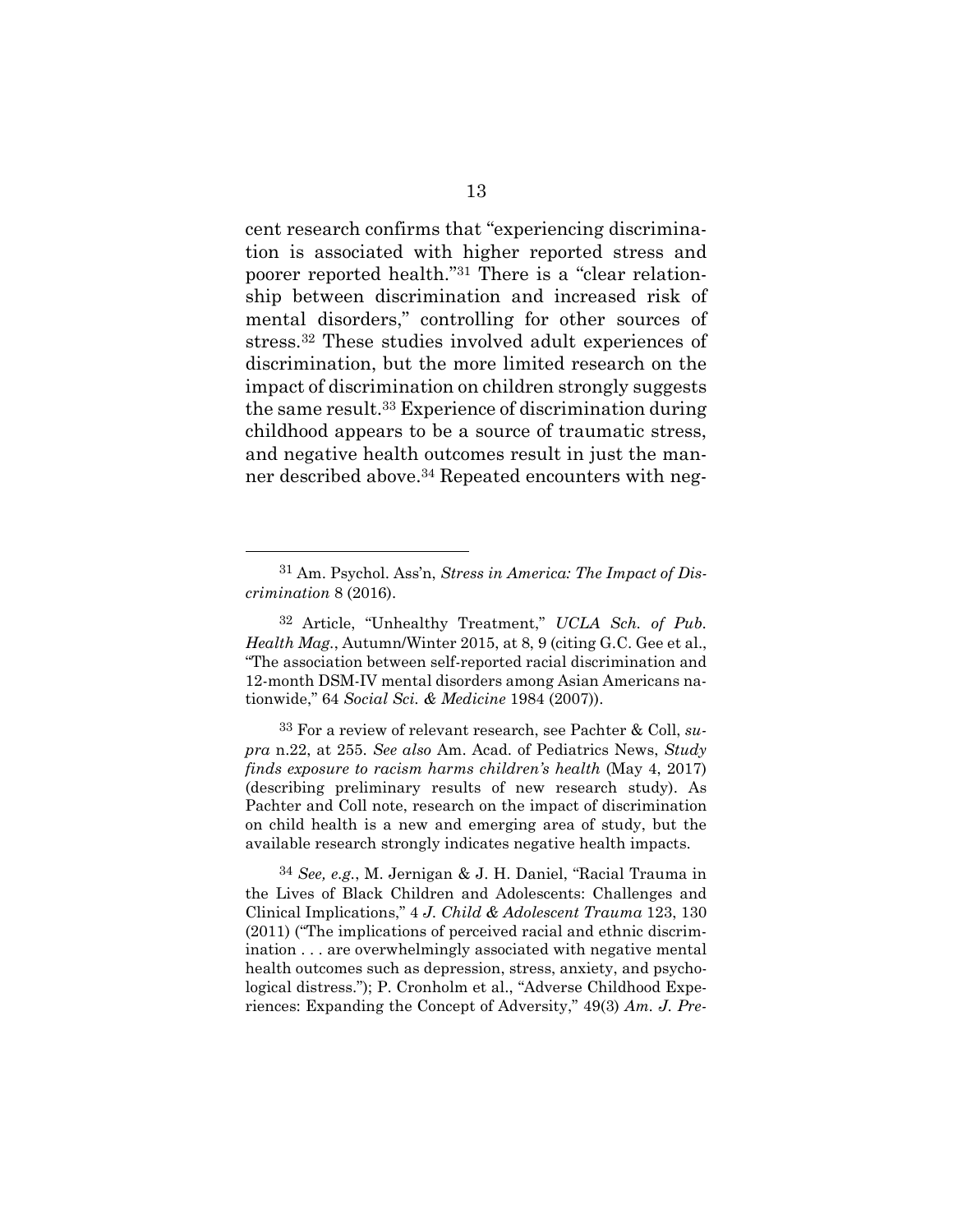ative portrayals of their race can cause children to experience toxic and chronic stress, particularly where such encounters make them feel less safe at school or in the outside world. Over time, toxic stress exerts a pernicious influence over mental and physical health, leading to greater risk of depression, suicide attempts, substance abuse, and a host of other ills.

While, as noted, these studies involved race-based discrimination, *amicus* submits its considered view that religious discrimination will have comparable effects. A child experiencing religious discrimination is likely to undergo the same sort of physiological stress response, with similar toxic consequences. And in the case of Muslim Americans, religion is often a proxy for racial identity.

Bullying is a form of discrimination that is highly harmful to American Muslim children. In 2014, according to one survey, 55% of Muslim students in California had experienced bullying in school and 52% had been verbally insulted or abused on the basis of religion.<sup>35</sup> Among Muslim students of Middle Eastern ethnic identity, 64% experienced bullying and 21% experienced discrimination at the hands of a teacher or school administrator.<sup>36</sup> A 2017 survey revealed that Muslim American children are four times as likely to

36 *Id*. at 17.

*ventive Medicine* 354, 358 (2015) ("[S]tudies from different contexts have shown that witnessing or experiencing . . . discrimination is associated with concurrent negative health effects and increased participation in risk behaviors.").

<sup>35</sup> Council on Am.-Islamic Rel., *Mislabeled: The Impact of School Bullying and Discrimination on California Muslim Students* 12-13 (2015).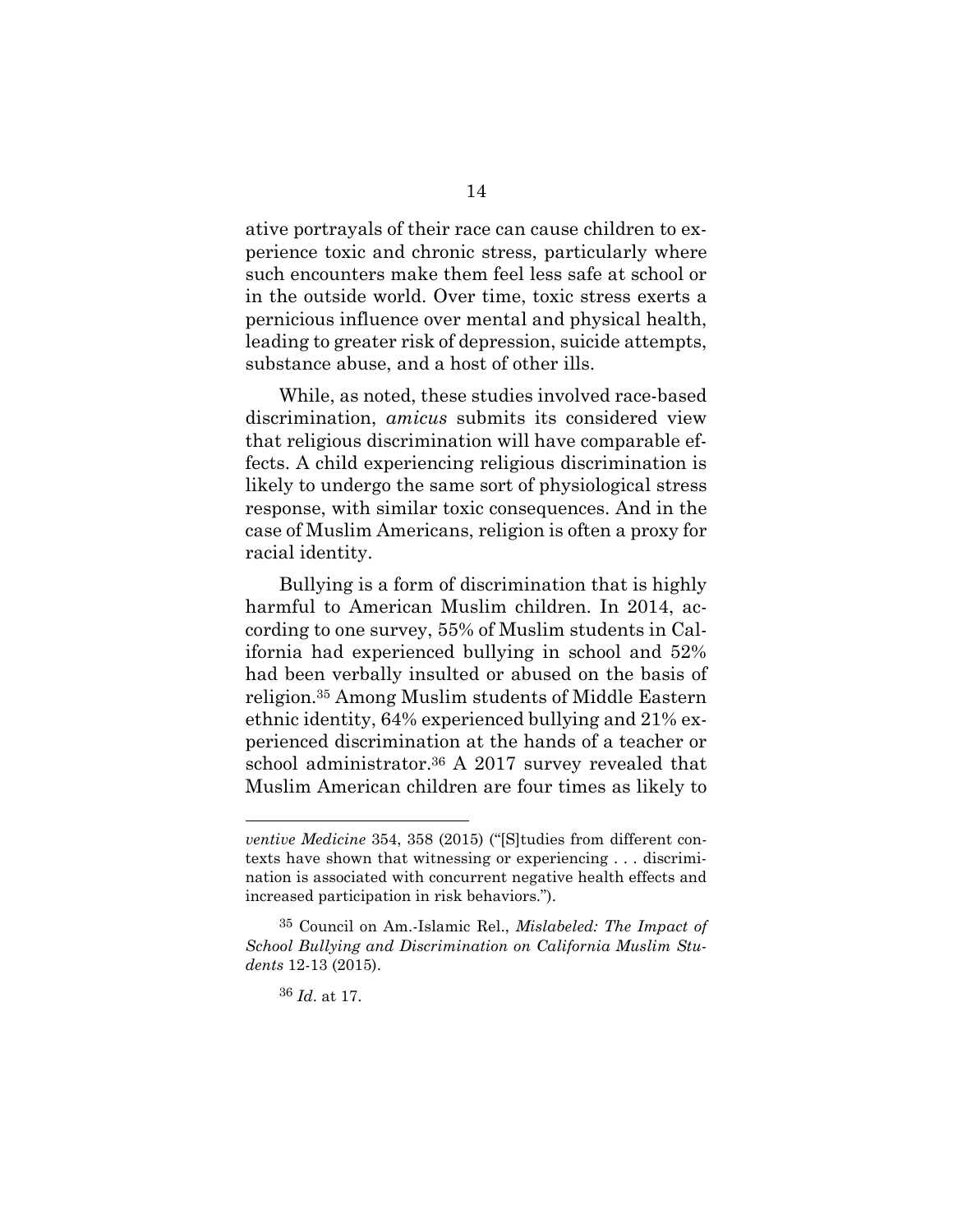report bullying as the general public. Worse, one in four of these events involves a teacher or other school employee, indicating that discriminatory rhetoric influences adults to take action against children in their care.<sup>37</sup>

In sum, the approximately 1.6 million Muslim children in the United States are regularly exposed to stress from discrimination and animus, which not only hurts them emotionally but may cause durable, long-term harm. Executive Order 13,780 contributes to and exacerbates this damage.

#### **III. CHILDREN IN COUNTRIES AFFECTED BY THE EX-ECUTIVE ORDER FACE CONTINUING STRESS AND TRAUMA**

In addition to hurting Muslim children in the United States, Executive Order 13,780 harms Muslim children outside the country by blocking entry from six countries where the vast majority of the population is Muslim. These children may have varying legal status with respect to the United States; some are relatives trying to join families in this country, while others are refugees who would seek asylum here. As an association of physicians and mental health professionals, *amicus* believes it is important for the Court to be aware of the health consequences of the Order for these children, regardless of their precise legal status. The Executive Order would expose thousands of

<sup>37</sup> D. Mogahed & Y. Chouhoud, Inst. for Soc. Pol'y and Understanding, *American Muslim Poll 2017: Muslims at the Crossroads* 12-13 (2017).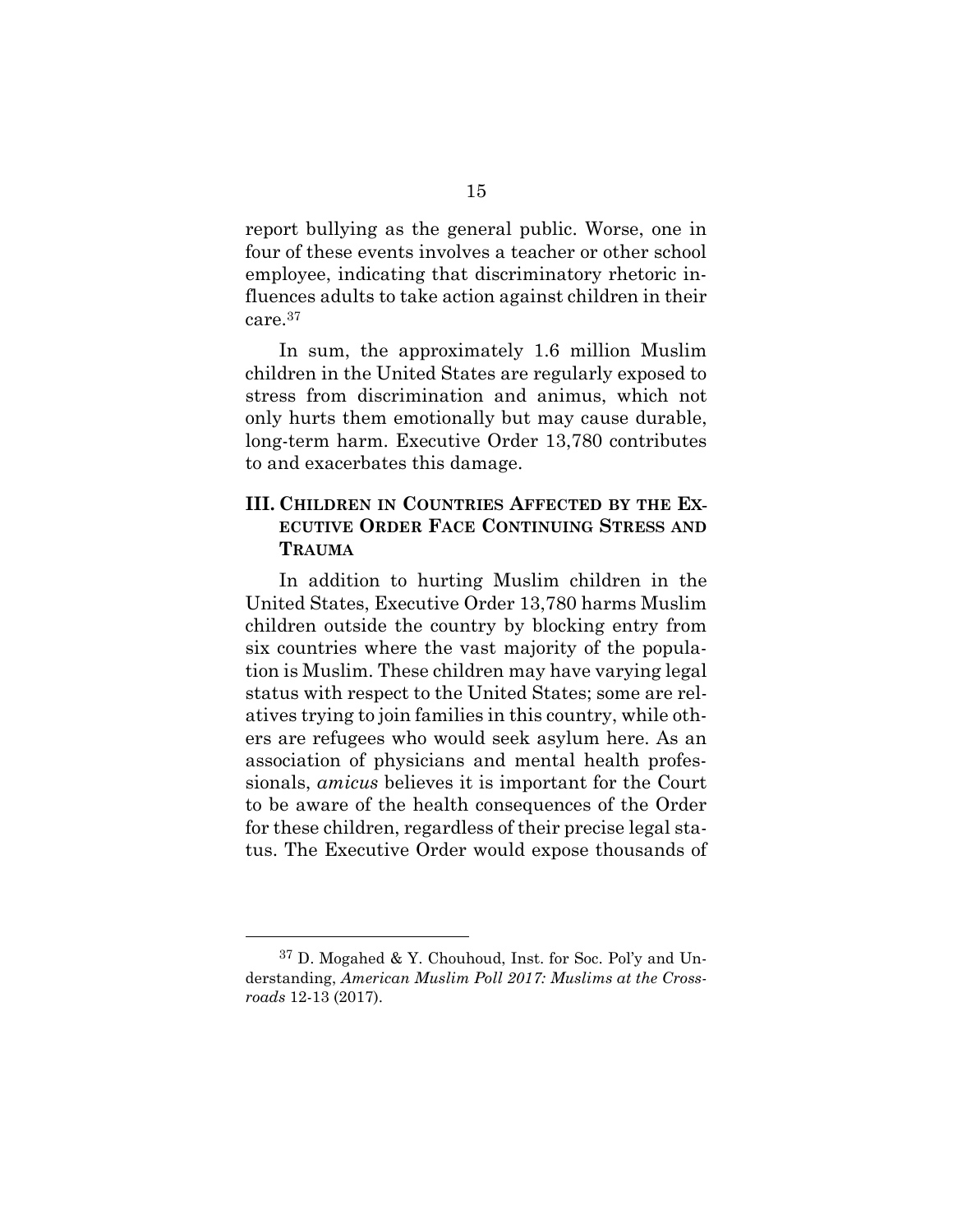children in these countries to continued trauma, causing additional long-term physical, mental, and emotional harm.

The trauma is especially damaging to children. Due to their developmental stage, children are uniquely vulnerable to damage from trauma that is highly impactful and difficult to heal. Children are "more vulnerable than adults to the traumatic events, chaos, and disruptions experienced in disasters," and the results can be "serious and persistent even for preschool children."<sup>38</sup> Worse, the stresses of war and political violence tend to co-occur with "forced displacement; traumatic loss; bereavement or separation; exposure to community violence; and exposure to domestic violence."<sup>39</sup> These combined traumas compound the damage done to children in the midst of key developmental stages in their neurobiology. *Amicus* emphasizes that the children that the Order specifically excludes are among the most vulnerable children in the world.

#### **A. The Order Affects Large Numbers of Refugees and Refugee Children**

The current refugee crisis bears especially heavily upon the young. Children make up a sizeable proportion of those affected by disaster; "civilians comprise

<sup>38</sup> R. Williams, "The psychosocial consequences for children of mass violence, terrorism and disasters," 19.3 *Int'l Rev. Psychiatry* 263, 264 (2007).

<sup>39</sup> T.S. Betancourt et al., "Trauma History and Psychopathology in War-Affected Refugee Children Referred for Trauma-Related Mental Health Services in the United States," 25.6 *Traumatic Stress* 682, 682 (2012).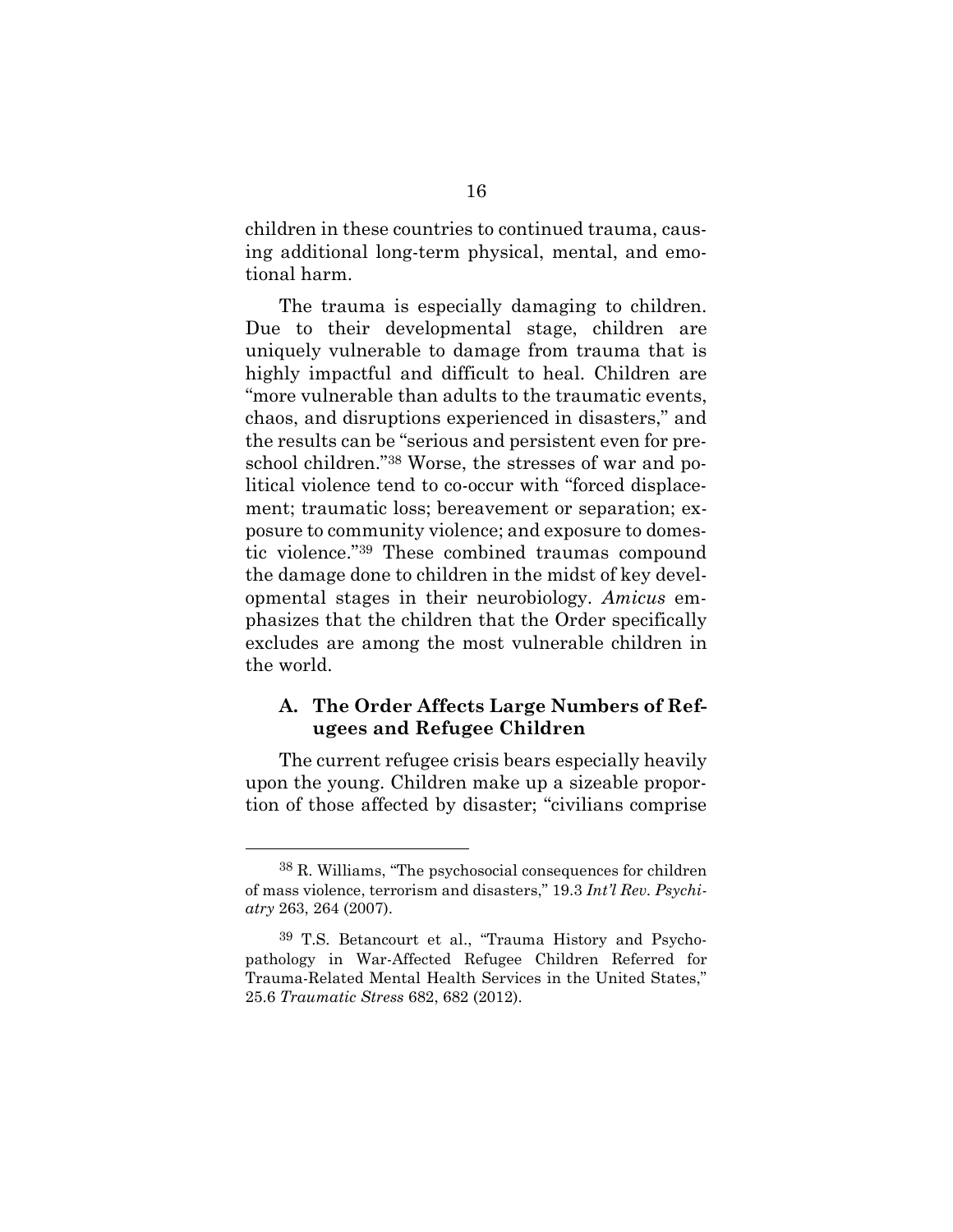80 to 90% of all who die or are injured in conflicts – mostly children and their mothers."<sup>40</sup> Nearly half of the casualties in today's violent civil wars are children.<sup>41</sup> And fifty percent of the world's 10.7 million refugees in 2013 were below the age of 18.<sup>42</sup>

The countries that Executive Order 13,780 targets—Libya, Sudan, Somalia, Syria, Yemen, and Iran—include some of the most unstable countries in the world, and are the sources of some of the largest flows of refugees in modern history. In 2015, 37% of refugees worldwide came from Syria and Somalia.<sup>43</sup> Sudan accounted for more than 600,000 refugees, and in Libya and Yemen almost 3 million people are displaced internally.<sup>44</sup>

Syria is suffering the worst humanitarian crisis since World War II due to a brutal civil war that began with a military crackdown on antigovernment protests in March 2011. For six years, President Bashar al-Assad's government, a variety of rebel forces, and the Islamic State have mired the country in a conflict that has killed nearly half a million people. Over 13 million people are affected within Syria, 6 million of

44 *Id*. at 62-65 (annex tab. 2).

<sup>40</sup> Williams, *supra* n.38, at 266.

<sup>41</sup> Werner, *supra* n.18, at 553.

<sup>42</sup> I. Kaplan et al., "Cognitive Assessment of Refugee Children: Effects of Trauma and New Language Acquisition, 53.1 *Transcultural Psychiatry* 81, 82 (2016).

<sup>43</sup> United Nations High Comm'r for Refugees, *Global Trends: Forced Displacement in 2015* 3 (2015) ("*UNHCR 2015 Report*"), http://www.unhcr.org/statistics/unhcrstats/576408cd7/ unhcr-global-trends-2015.html.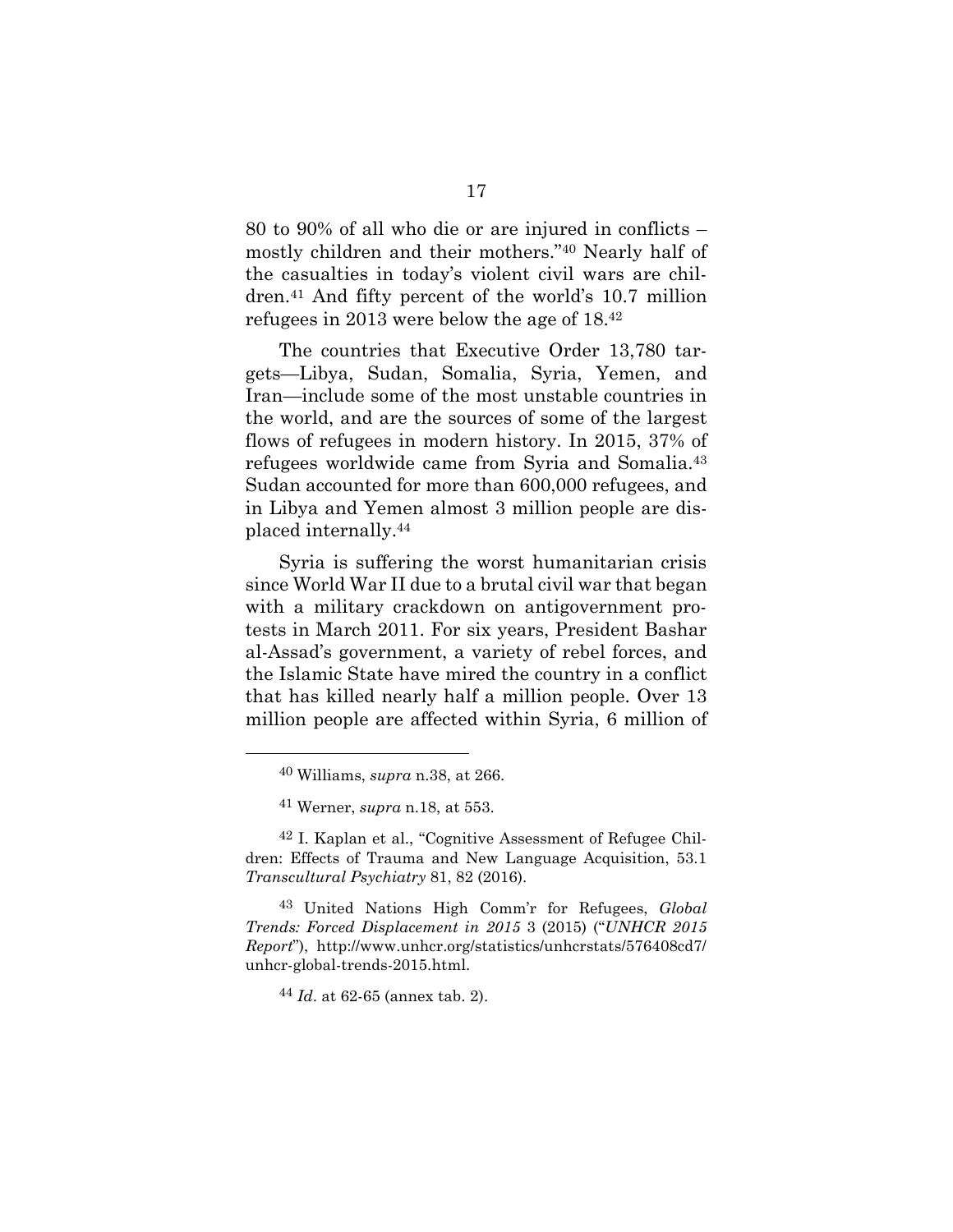them children. Five million Syrians have fled the country and registered as refugees.<sup>45</sup> *Half of Syria's refugees are children, and more than a third are under the age of twelve.* 46

In Iran, human rights violations have not improved significantly under President Hassan Rouhani. Under Iranian law, many nonviolent crimes, such as "insulting the Prophet," same-sex relations and adultery remain punishable by death.<sup>47</sup>

Iranian children are also subject to similar human rights violations. Indeed, flogging remains a lawful punishment for children, and LGBTQ Iranian youth have been subjected to electric shocks to "cure" them.<sup>48</sup> The age of marriage for girls in Iran is thirteen, and sexual intercourse with girls as young as nine remains legal. Children also continue to be legally executed by the state. In 2016 alone, at least forty-nine inmates on death row were convicted of crimes that they committed when they were under

<sup>45</sup> *See* United Nations Children's Fund, *Syria Crisis Situation Report* (Feb. 2017), available via UNHCR Syria Regional Refugee Response Inter-agency Information Sharing Portal, data.unhcr.org/syrianrefugees/regional.php#\_ga=1.54009320. 1956903019.1492444710.

<sup>46</sup> United Nations High Comm'r for Refugees, Syria Regional Refugee Response Inter-agency Information Sharing Portal, data.unhcr.org/syrianrefugees/regional.php.

<sup>47</sup> Hum. Rights Watch, *World Report* 334 (2017) ("*HRW 2017 Report*"), at https://www.hrw.org/sites/default/files/world\_ report\_download/wr2017-web.pdf.

<sup>48</sup> *Id*. at 335.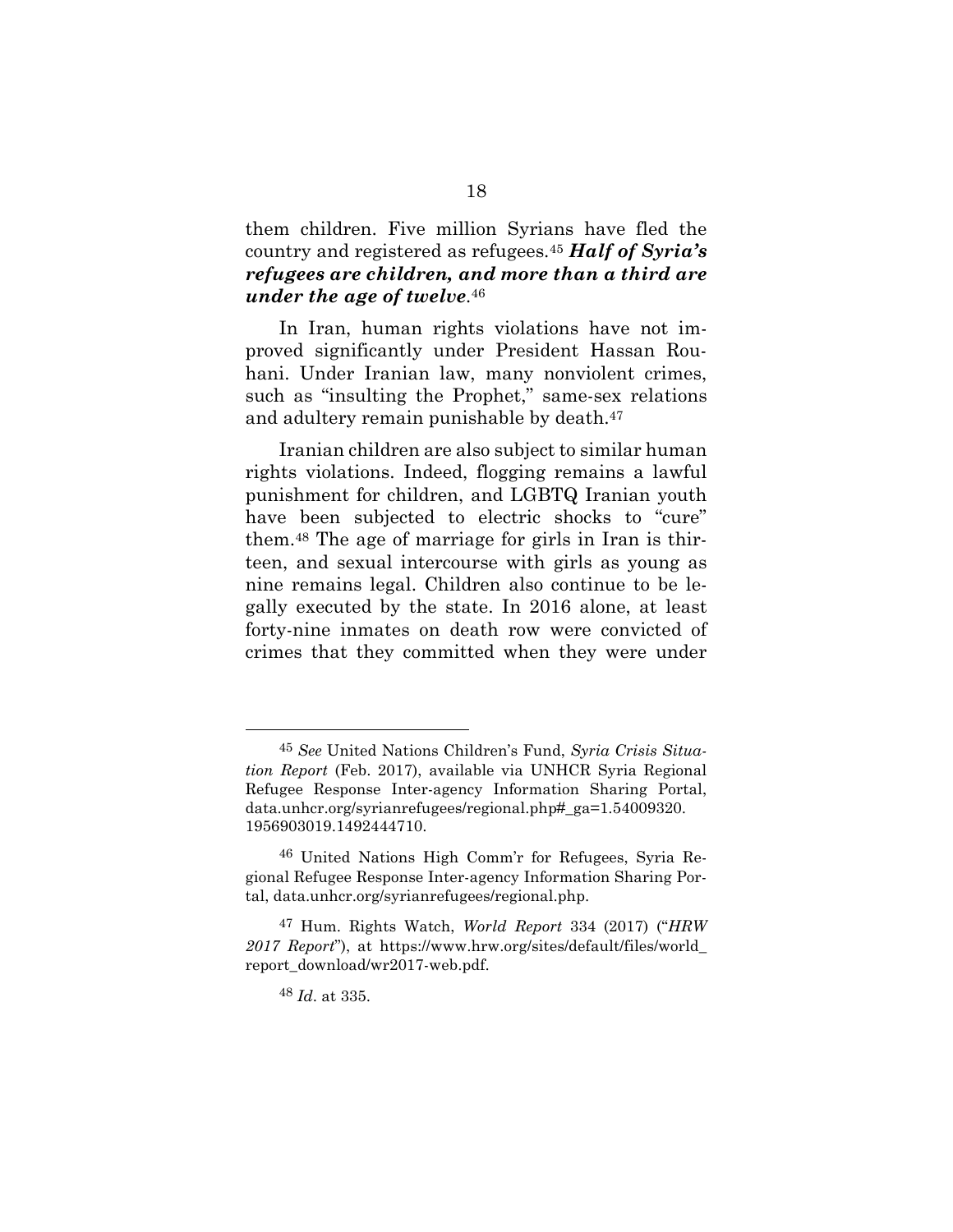eighteen.<sup>49</sup> Violations such as these have contributed to almost 85,000 refugees' fleeing Iran as of 2015; and over 57,000 refugees have sought asylum as of 2015.<sup>50</sup>

Government instability in Libya has resulted in a bloody power struggle that has displaced nearly half a million civilians and has led 6,000 refugees to flee the country since the start of the crisis in 2011.<sup>51</sup> Many have been displaced since the start of the crisis and face a limited ability to return.<sup>52</sup> Moreover, the civilian population that remains in Libya struggles to gain access to basic services such as healthcare, fuel, and electricity.<sup>53</sup> Human Rights Watch reports that in 2016, dozens of rival militia groups and military forces continued to indiscriminately bomb civilians and abduct, forcibly disappear, torture, and unlawfully kill individuals and seize their property.<sup>54</sup>

Libya also serves as an important transit country for migrants trying to reach Europe. Indeed, as of September 2016, an estimated 256,000 migrants have been identified in Libya, of which 23,102 are children, with a third of this group consisting of unaccompanied children.<sup>55</sup>

55 United Nations Children's Fund Press Release, *A Deadly Journey For Children, The Central Mediterranean Migration*

<sup>49</sup> *Id.*

<sup>50</sup> *UNHCR 2015 Report*, at 63.

<sup>51</sup> *Id*.

<sup>52</sup> Int'l Org. for Migration, *IOM Libya Brief*, www.iom.int/countries/libya (last updated Sept. 2016).

<sup>53</sup> *HRW 2017 Report*, at 405.

<sup>54</sup> *Id*. at 403.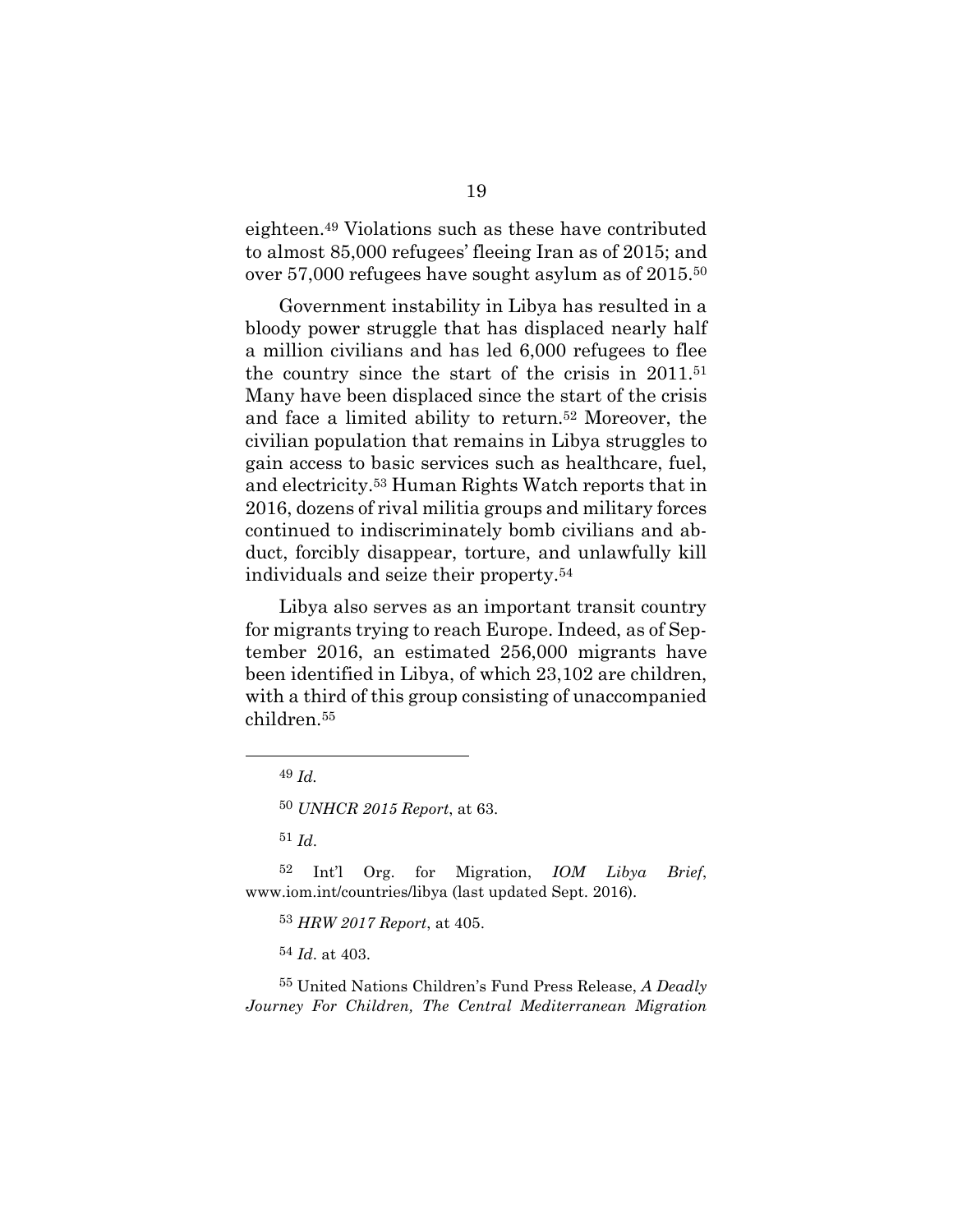With respect to Somalia, in 2015, the number of refugees and internally displaced persons together reached over two million.<sup>56</sup> Al-Shabab continues to target civilians and civilian structures, including schools, hotels, and restaurants.<sup>57</sup> Humanitarian agencies struggle to reach needy and displaced populations because of security risks, restrictions, and targeted attacks.

The UN Refugee Agency reports that as of 2015, there are over 1.4 million refugees from Sudan and South Sudan, and over 5 million internally displaced persons.<sup>58</sup> Mercy Corps reports six out of ten South Sudanese refugees are children.<sup>59</sup> Despite continued human rights violations, countries including Italy, Jordan, and Egypt, have been deporting Sudanese back to Sudan, sometimes without assessing their claims to asylum.<sup>60</sup>

Sudan is of particular concern because its refugee camps harbor thousands of unaccompanied minor

*Route* (Feb. 28, 2017), https://www.unicef.org/ media/media\_94941.html.

56 *UNHCR 2015 Report*, at 64.

57 *HRW 2017* Report, at 537.

58 *UNHCR 2015 Report*, at 64.

59 Mercy Corps, *Quick Facts: What You Need To Know About the South Sudan Crisis* (Feb. 23, 2017), https://www.mercycorps.org/articles/south-sudan/quick-facts-what-you-need-toknow-about-south-sudan-crisis.

60 *HRW 2017* Report, at 565.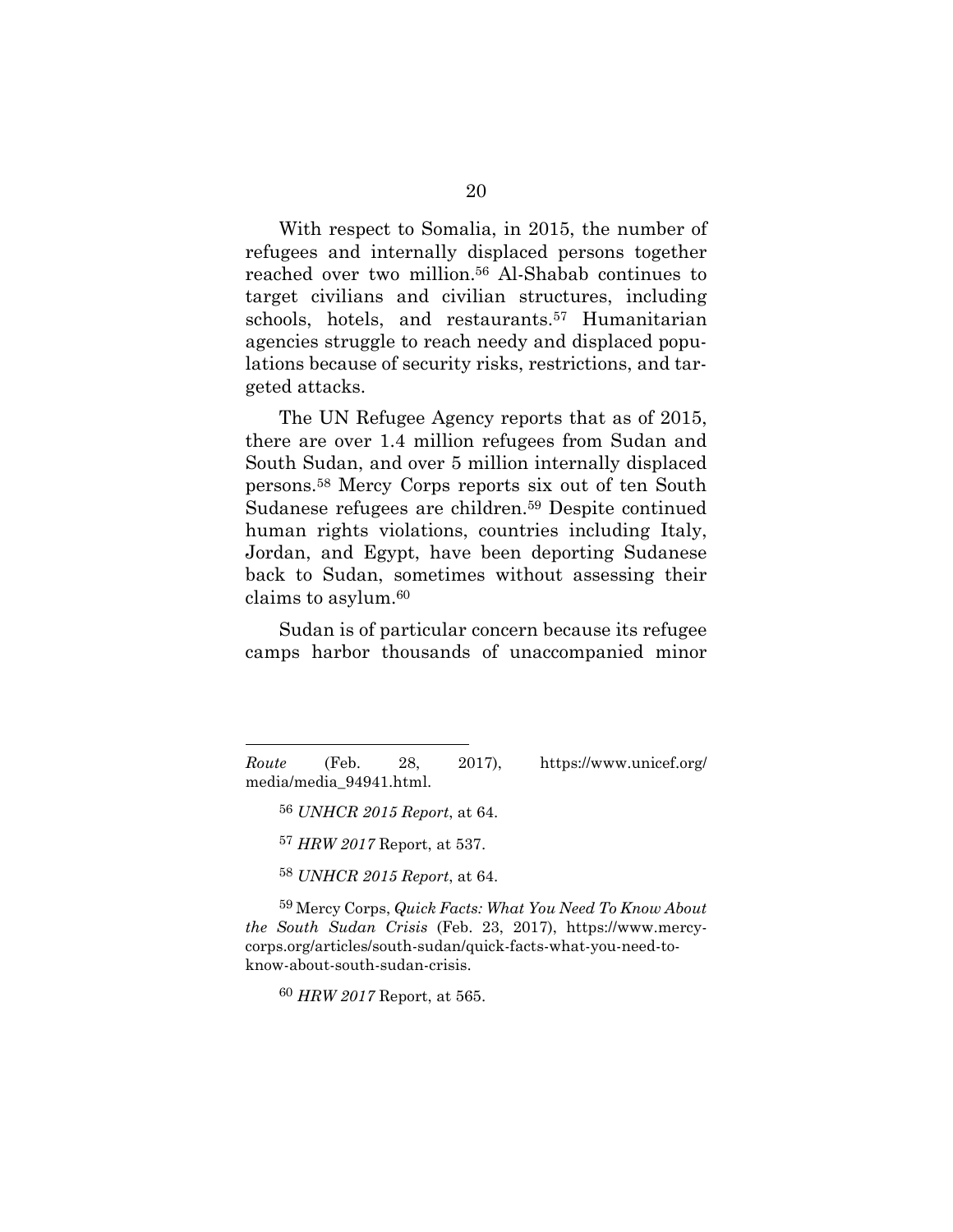children as young as 10 who have fled there from Eritrea.<sup>61</sup> These unaccompanied minors face possible *refoulement* at the hands of the Sudanese government meaning return to a country found guilty of crimes against humanity by a United Nations panel.<sup>62</sup>

Since conflict broke out in March 2015, almost 6,000 Yemeni people have become refugees,<sup>63</sup> but 18.7 million, including 10 million children, more than onethird of the total population, are in urgent need of humanitarian assistance.<sup>64</sup>

#### **B. Refugee Children in the Affected Countries Experience Harmful Trauma**

The level of war and violence witnessed and experienced by refugee children in these countries is extraordinary. Children in Syria have been exposed to airstrikes—including wide-area explosives, barrel bombs, cluster munitions, and flammable incendiary weapons—in their homes, markets, schools and hospitals.<sup>65</sup> In addition, killing and maiming of children

<sup>61</sup> Women's Refugee Commission, United Nations High Comm'r for Refugees, *Young and Astray: An Assessment of Factors Driving the Movement of Unaccompanied Children and Adolescents from Eritrea into Ethiopia, Sudan and Beyond* 1 (2013).

<sup>62</sup> *Id.* at 2; United Nations News Centre, *Crimes against humanity committed in Eritrea, warns UN group* (June 8, 2016).

<sup>63</sup> *UNHCR 2015 Report*, at 67.

<sup>64</sup> Save the Children, *Struggling To Survive: Stories from Yemen's Collapsing Health System* 1 (2016) ("Save Yemen's Children"), https://yemen.savethechildren.net/ sites/yemen. savethechildren.net/files/library/YEM-cx-15-StrugglingTo Survive-H%26NBrief-19December2016.pdf.

<sup>65</sup> *HRW 2017 Report*, at 572-73.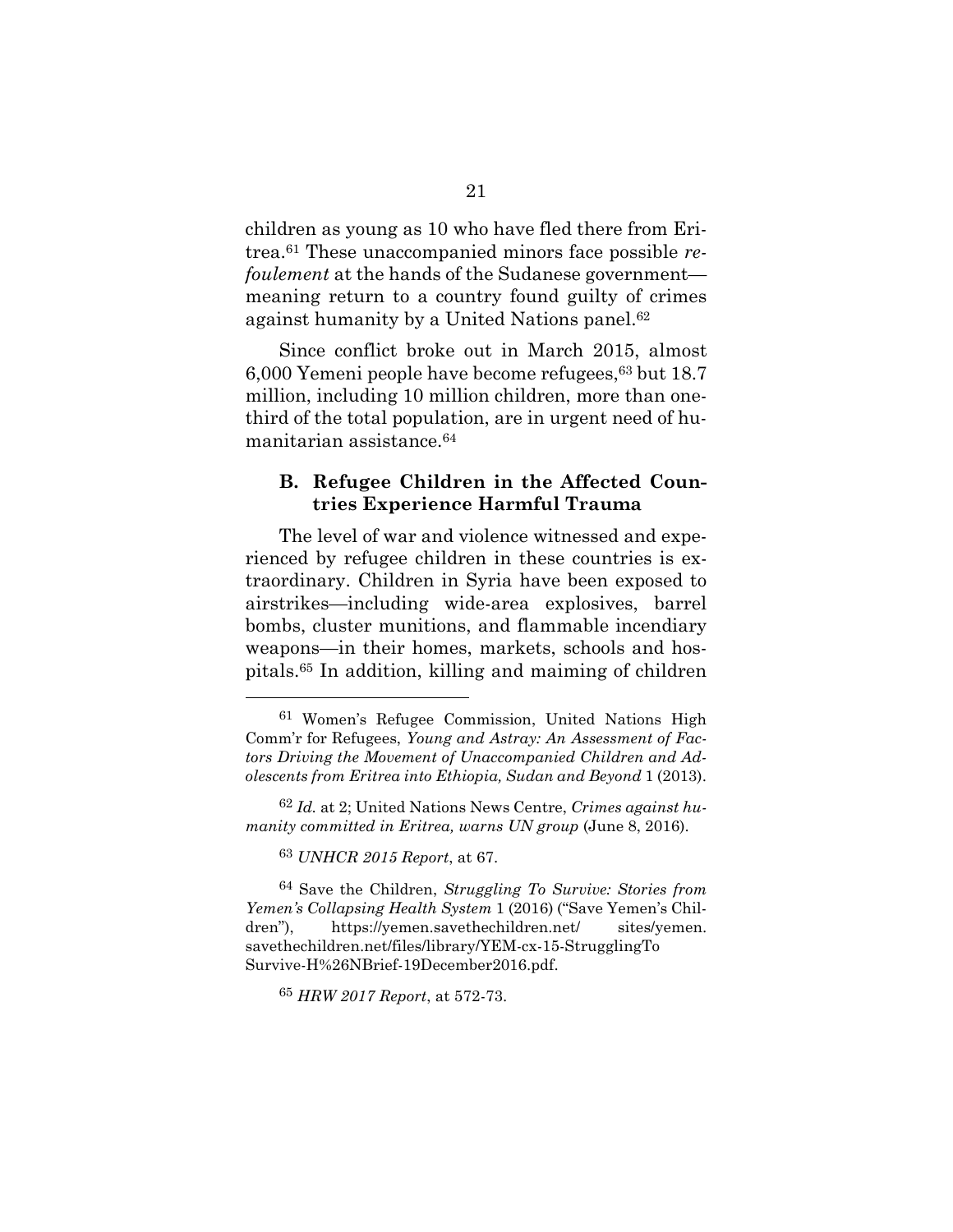are common along with abuse, recruitment and use by armed groups, and sexual and gender-based violence.<sup>66</sup> Migrants in Libya are subjected to torture, beatings, forced labor, and sexual violence.<sup>67</sup> In Yemen, according to one report, "[e]very ten minutes, one . . . child dies from preventable killers like diarrhea, malnutrition and respiratory tract infection."<sup>68</sup> Airstrikes have targeted health facilities, including hospital supply routes.<sup>69</sup>

A child refugee in one of these countries can expect to witness or experience violence on a daily basis. For example, plaintiff Jane Doe #2's younger nephew spent his first few months of life in a house that fighters used to fire rockets; her sister's family now lives in a house that is repeatedly subjected to shellfire from continuing warfare; and her older nephew is so accustomed to weaponry that he can recognize the type of weapon and identify what area is being targeted, from sound alone. J.A. 450. "Being a victim or witness of violent acts" or "being exposed to heavy shelling or combat," researchers have found, makes children

<sup>66</sup> United Nations Children's Fund, *Syrian Conflict and Europe's Refugee Crisis in Numbers*, UNICEF Blog (Sept. 30, 2015), https://blogs.unicef.org/blog/the-syrian-conflict-and-europes-refugee-crisis-in-numbers/. The United Nations verified 2,300 offenses of such types in 2016. United Nations High Comm'r for Refugees, Syria Regional Refugee Response Inter-agency Information Sharing Portal, data.unhcr.org/syrianrefugees/regional.php.

<sup>67</sup> *HRW 2017 Report*, at 409.

<sup>68</sup> *Save Yemen's Children*, at 1.

<sup>69</sup> *HRW 2017 Report*, at 675-76.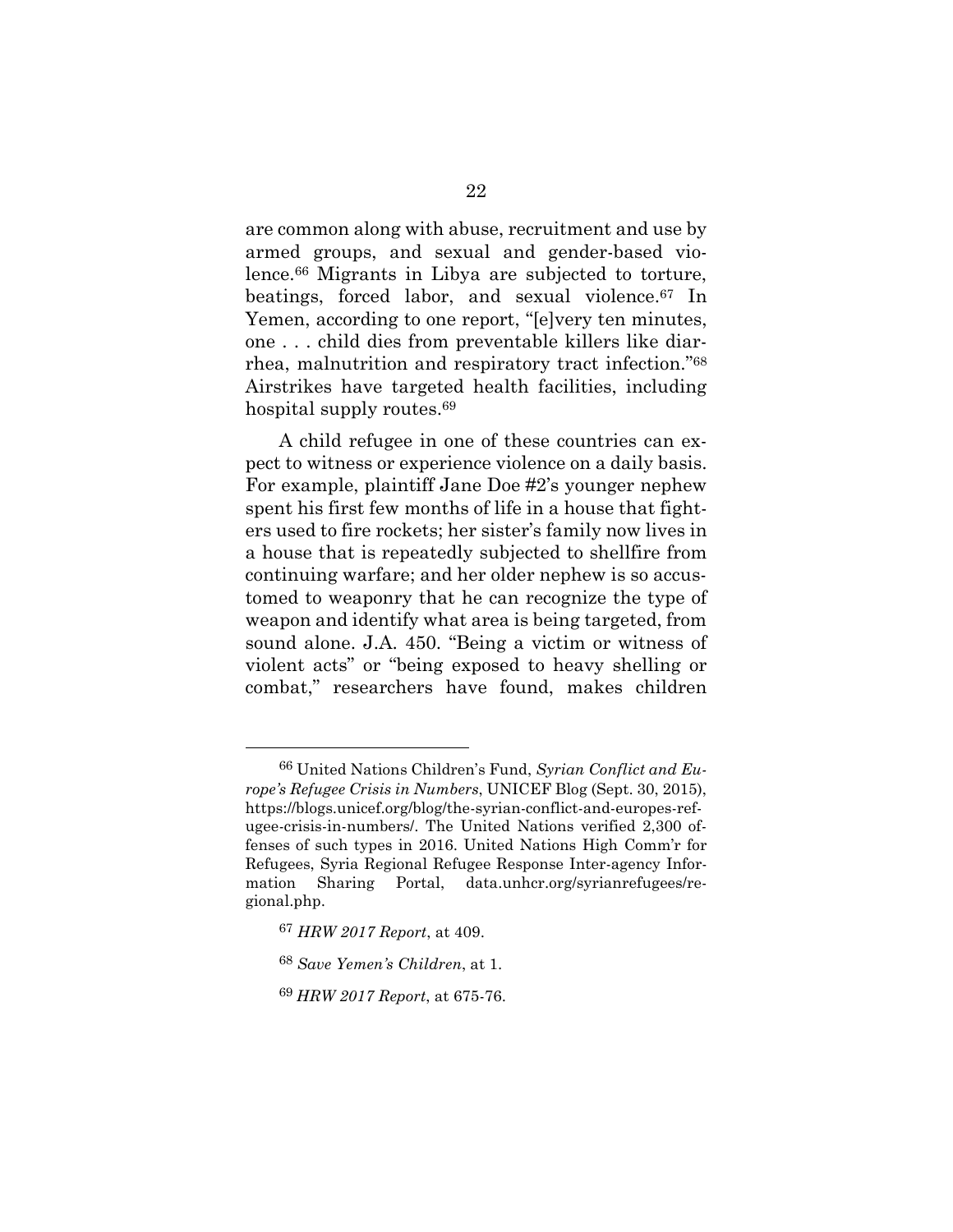"more likely to exhibit [post-traumatic stress disorder]."<sup>70</sup> "Those who had been exposed to bombing and combat as children were 2.3 times more likely to have severe illnesses in their early sixties," and there is a significant association between such traumas and later cardiovascular disease.<sup>71</sup>

Refugee camps are also violent.<sup>72</sup> This violence exacerbates the developmental harms from the violence that a refugee child fled in the first place. Adults living in or near a concentration of refugees may try to take advantage of their precarious situation, such as by sexually abusing children who are without parents or whose parents have little recourse to authority. Teenage refugees, cooped up in refugee settlements, are likely to become restless and violent. The resulting "unpredictable climate[] of fear" is the sort of "repetitive 'process' trauma" that can produce negative developmental effects.<sup>73</sup>

Many refugee children are on their own, without parents or other caregivers. Separation from parents

<sup>70</sup> Werner, *supra* n.18, at 554.

<sup>71</sup> *Id.* at 554-55.

<sup>72</sup> *See, e.g.*, A. Sheehy, "Sexual Assault in the Refugee Camp," *Harvard Pol. Rev.* (Oct. 17, 2016), at http://harvardpolitics.com/hprgument-posts/sexual-assault-in-refugee-camps/; T. Gaynor, U.N. High Comm'r for Refugees, *UNHCR concerned at reports of sexual violence against refugee women and children* (Oct. 23, 2015), at http://www.unhcr.org/ news/latest/2015/10/562a3bb16/unhcr-concerned-reports-sexual-violence-against-refugee-women-children.html.

<sup>73</sup> Williams, *supra* n.38, at 274.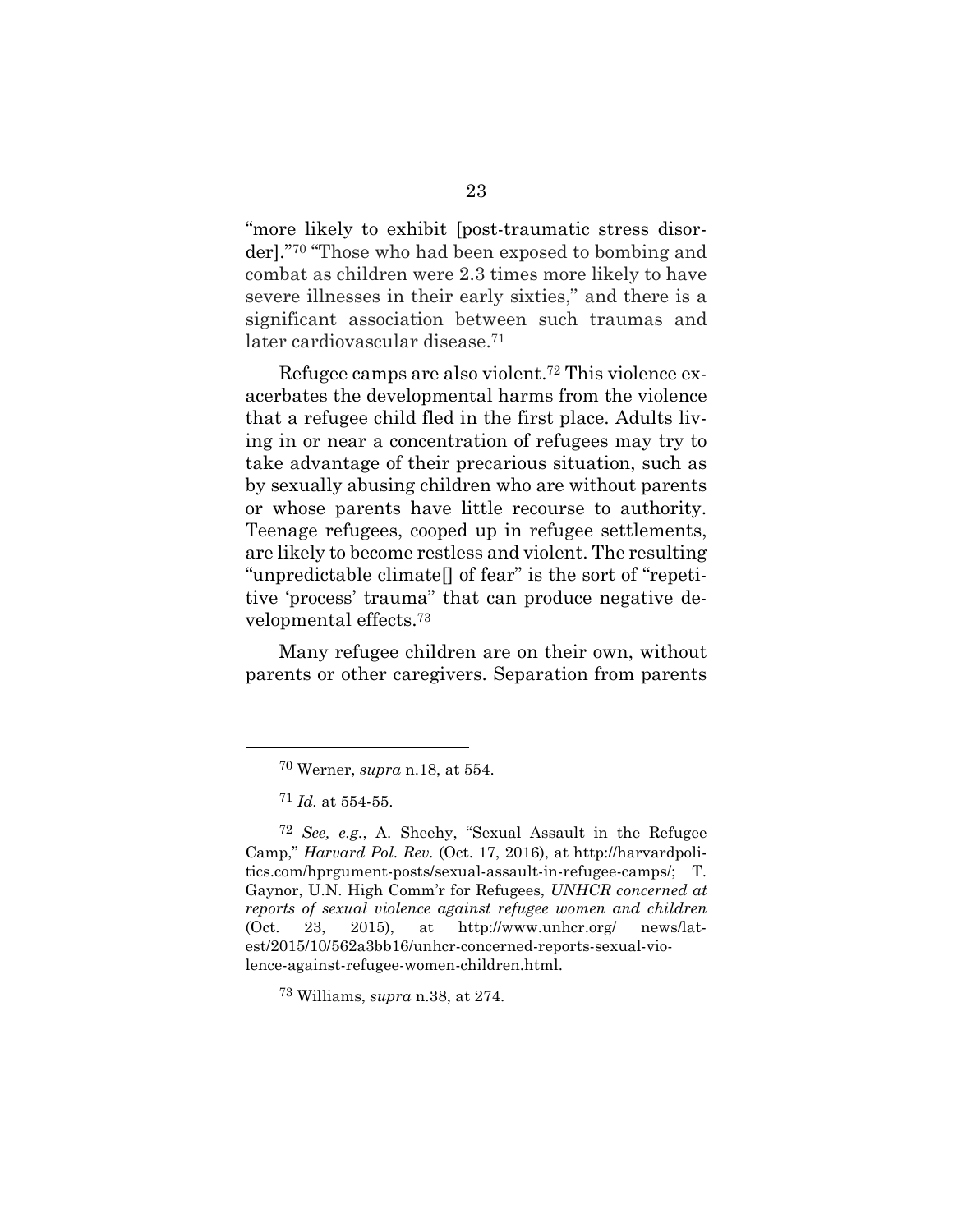is most likely to lead to depression, and enforced separation from parents increases the likelihood of poor health in old age by a factor of 3.6.<sup>74</sup>

Beyond violent trauma, life in a refugee camp is unstable; refugees often struggle to find food, water, and shelter. Children are also adversely affected by the "collapse of social networks and daily routines."<sup>75</sup> Consider, again, the situation of the sister of plaintiff Jane Doe #2. Her children have experienced only displacement and danger for their whole lives, which they currently live out in a small motel suite of windowless, filthy rooms that are regularly exposed to artillery fire. For over a year, her husband departs every day simply searching for food and water. Now they are trapped in a cramped and unsanitary place—unable to leave because it is unsafe to do so. The children are skeptical that the sun actually comes up in the sky where they are, because they haven't witnessed it for years. The building is genuinely uninhabitable, and the family is constantly ill from exposure to human waste and to inhaled toxins. School is not available for either of the children, though as they play in their confined space they pretend to be at school. JA 450-452.

Circumstances like these constitute a psychological trauma that can "wield a severe blow to a child's sense of security and self, including central organising fantasies and meaning structures."<sup>76</sup> Children are developing, both neurologically and psychologically, the

<sup>74</sup> Werner, *supra* n.18, at 554-55.

<sup>75</sup> Williams, *supra* n.38, at 264.

<sup>76</sup> *Id.*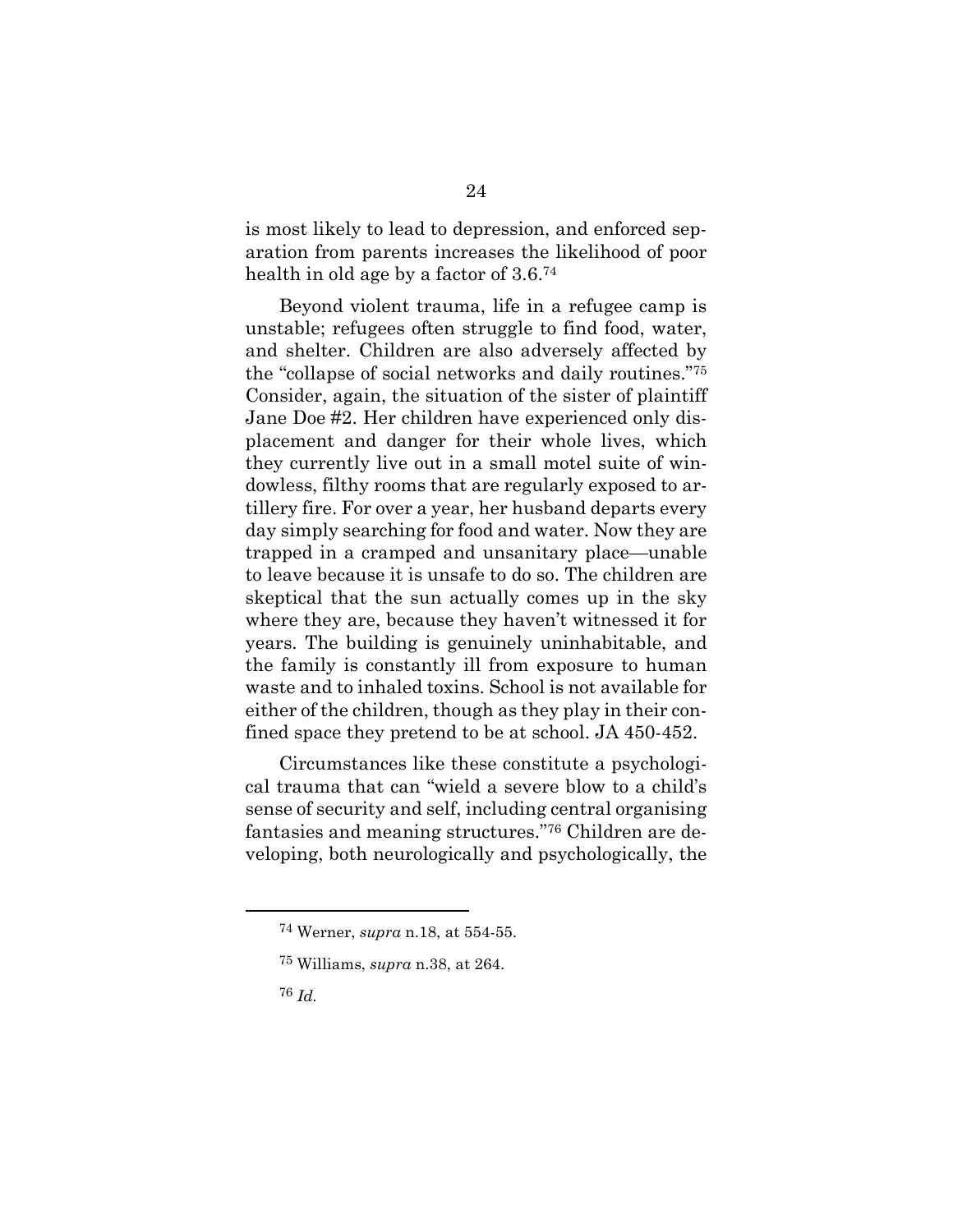ability to understand who they are and how they relate to the world. The uncertainties of life of a refugee can "effect great damage . . . because of the lingering need to re-evaluate one's view of oneself and the world."<sup>77</sup>

*Amicus* stresses that there is a dose-response relationship between the experience of trauma and stress and the occurrence of long-term health problems. This effect causes multiple forms and instances of abuse to amplify the negative impact that each has on a child's mental and physical health.<sup>78</sup> Even if Executive Order 13,780 were only a temporary suspension of immigration by certain Muslims, rather than a prelude to a long-term ban, that suspension would extend the exposure to trauma of many refugee children.

The health and development of these children, and thousands more just like them, will be severely disrupted by these traumas. We know that substantial healing is possible—but not so long as these children and their families are stranded in the midst of chronic, life-threatening war.

<sup>77</sup> *Id.* at 268.

<sup>78</sup> Anda, *supra* n.16, at 176. As discussed above, scientists use the term "dose-response relationship" to mean that the impact of a deleterious substance or experience grows as the extent of exposure increases. *See, e.g.*, *AAP Statement on Trauma*, at 3 (stating that the effects of trauma and stress "multiply when the trauma continues, whether by repetition of similar stresses . . . or accumulation of disparate ones . . . The effect may be particularly severe when trauma involves the child's primary caregiving system.").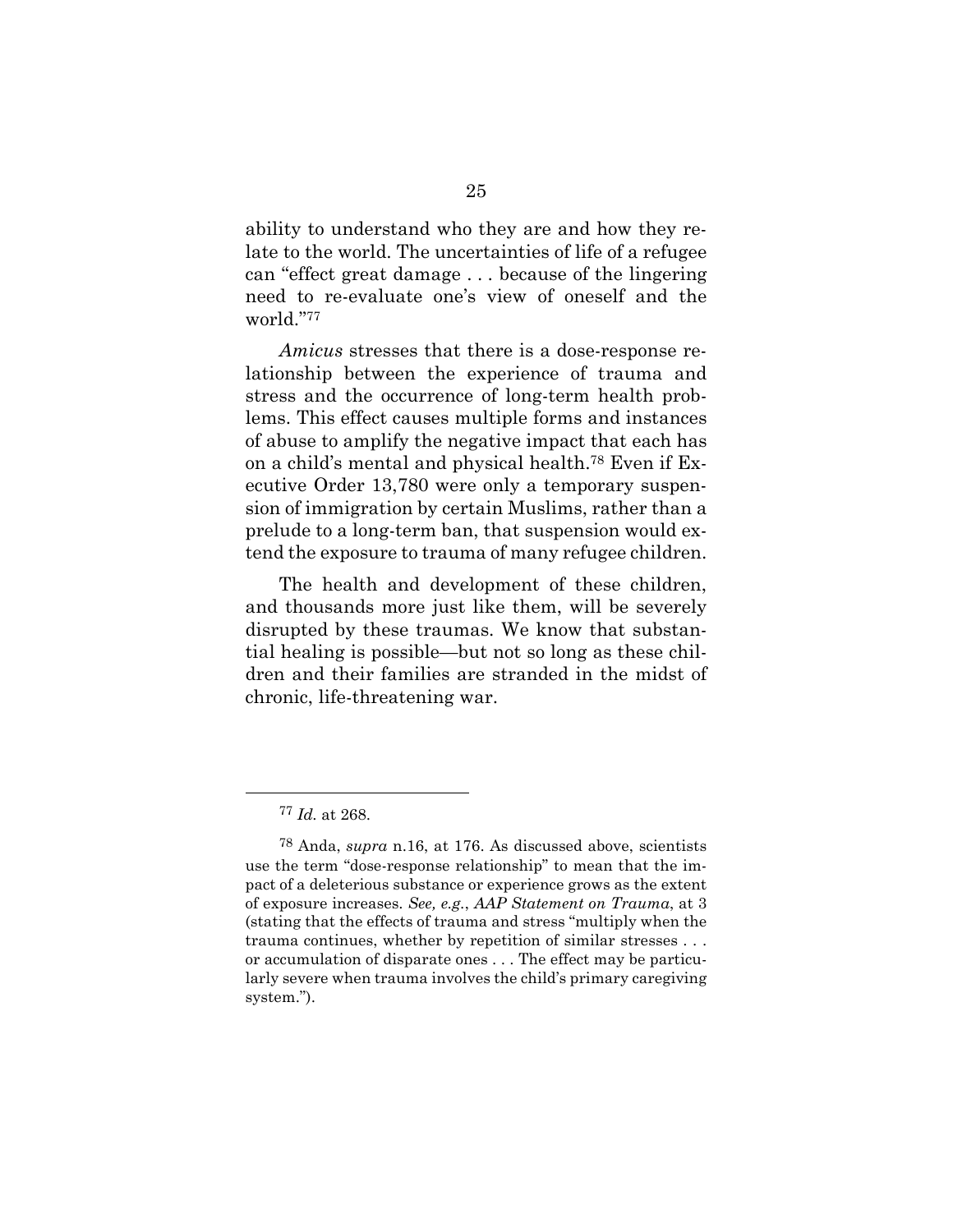The United States alone cannot resolve the child refugee problem. But our nation can do its part, together with the international community, to stem the tide of despair and destruction that threatens to effectively wipe out an entire generation of leaders and citizens of these six nations.

Today, Jane Doe #2's refugee nephew sits in a windowless room, listening to shells as they whistle by and explode in the border town that confines him, in the next block, in the building across the way. Tomorrow, that boy could find refuge in the United States instead—safe and free, and in sure hope of a future. The refugee children we can accept today may one day return to lead their countries out of chaos. That is the heritage and the pride of our nation.

#### **CONCLUSION**

For the reasons set forth above and those discussed in the respective briefs of the respondents, the Court should affirm the decisions of the courts of appeal.